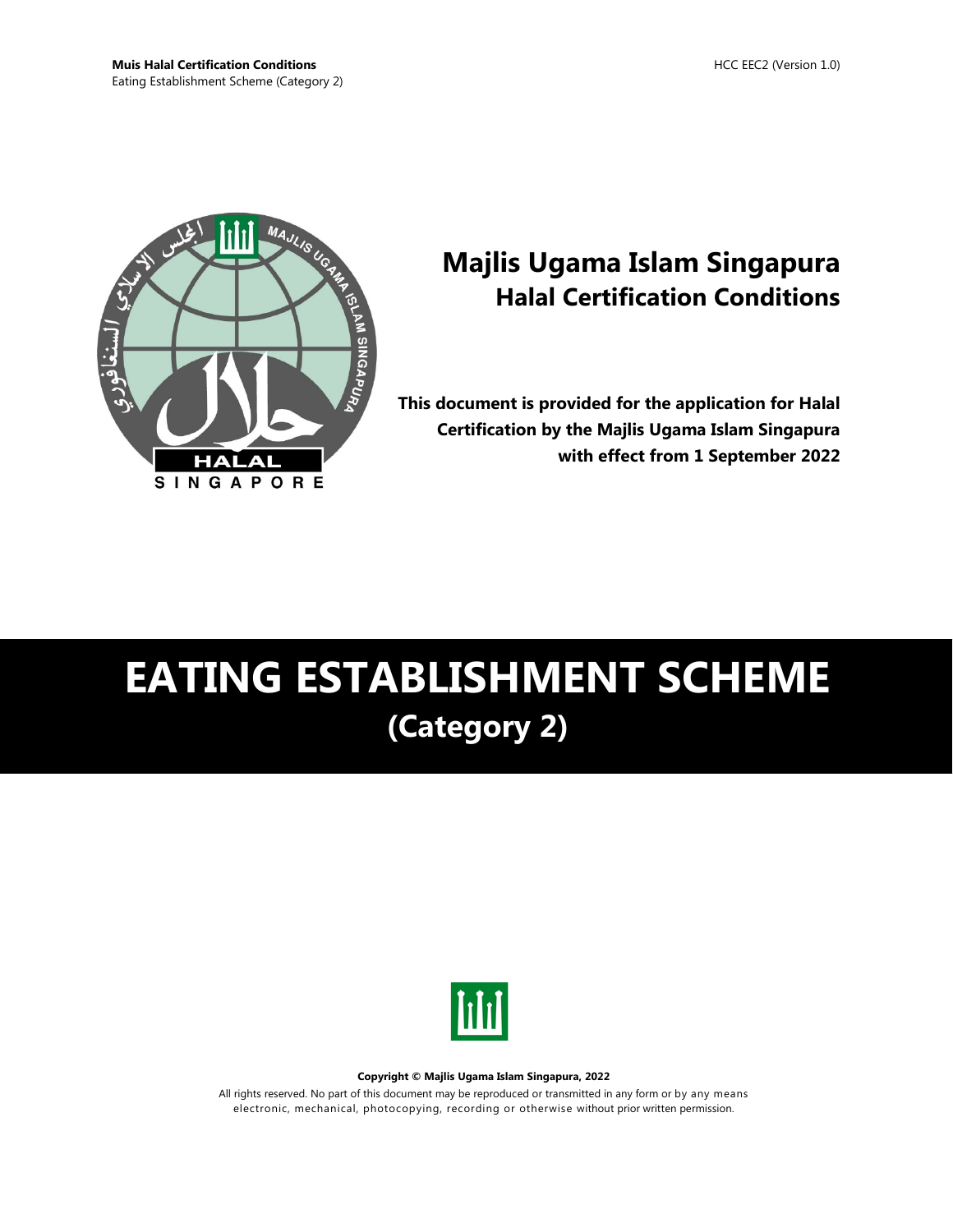## **DOCUMENT REVISION HISTORY**

| S/N | <b>Version</b> | <b>Nature of Revision</b> | <b>Revision Date</b> |
|-----|----------------|---------------------------|----------------------|
|     | 1.0            | First Issue               | 6 June 2022          |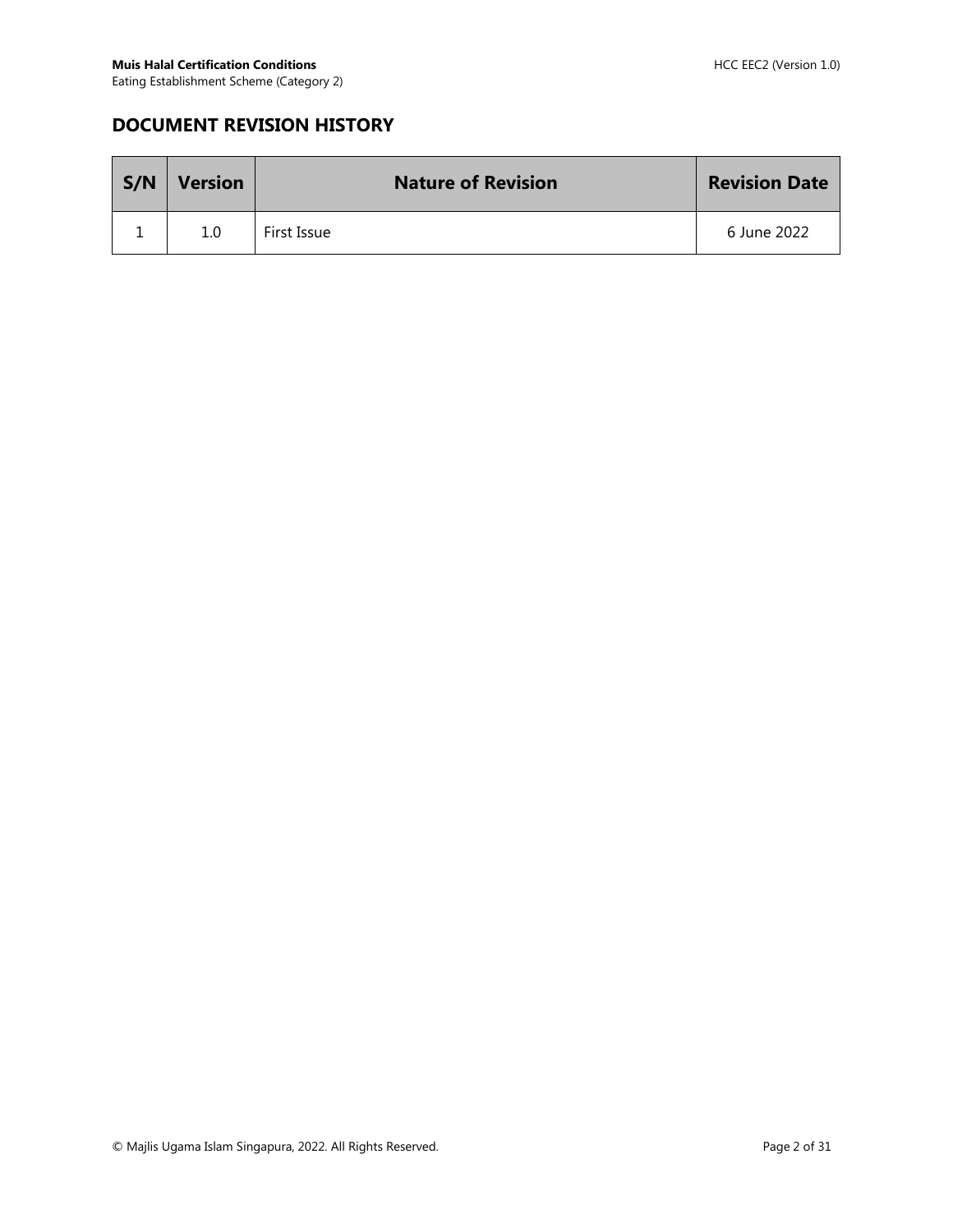## **CONTENT**

| ANNEX D - SPECIFICATION OF THE MUIS HALAL CERTIFICATION MARK 29 |  |
|-----------------------------------------------------------------|--|
|                                                                 |  |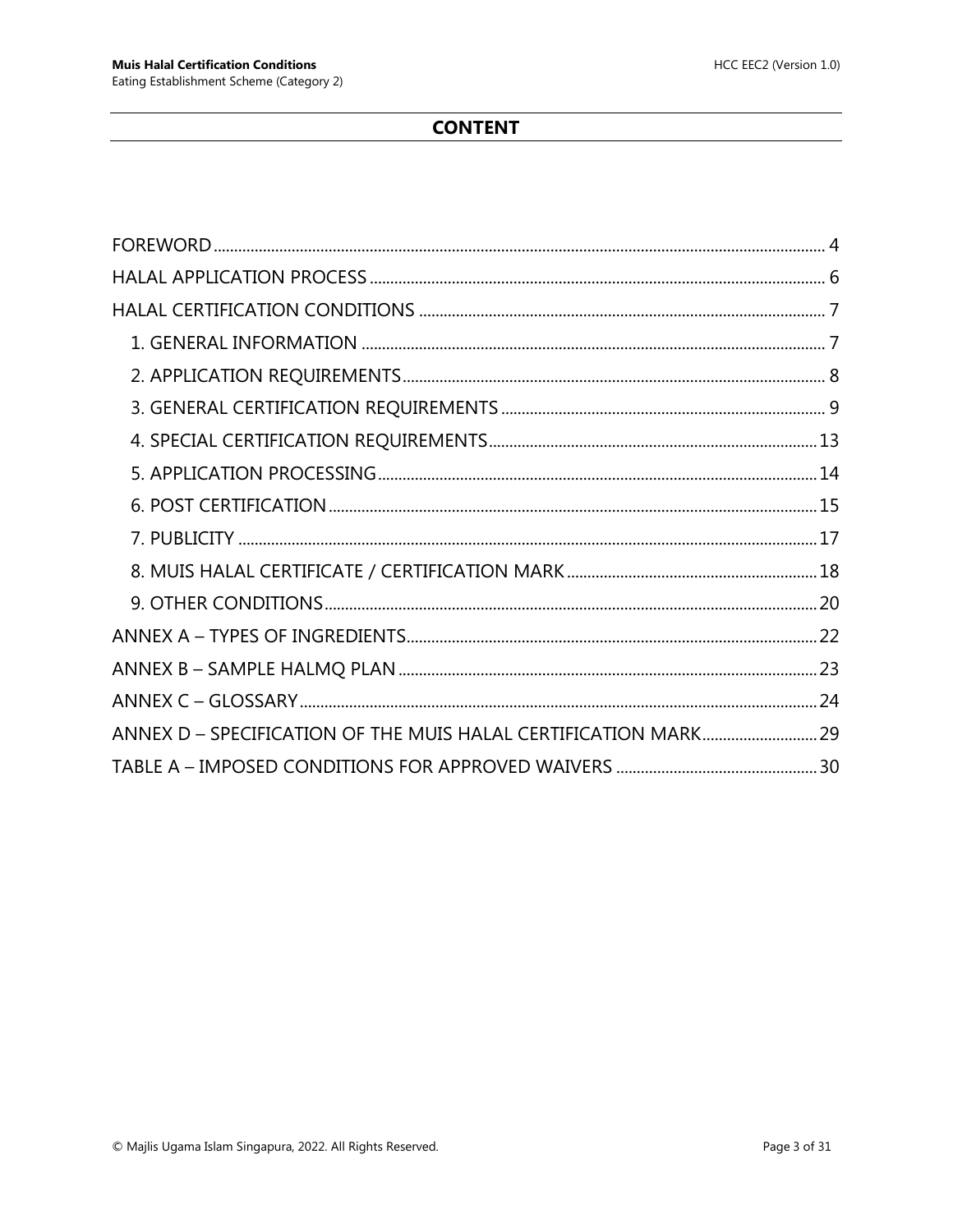#### **FOREWORD**

#### <span id="page-3-0"></span>**Majlis Ugama Islam Singapura**

Majlis Ugama Islam Singapura (Muis), also known as the 'Islamic Religious Council of Singapore', was established in 1968 pursuant to the enactment of the Administration of Muslim Law Act. Muis is a statutory board under the Ministry of Culture, Community and Youth and administers Muslim affairs in Singapore. Among others, Muis issues Halal certificates and regulates the Singapore Halal industry. More information on Muis' roles and responsibilities is available at www.muis.gov.sg.

#### **Administration of Muslim Law Act**

88A – (1) The Majlis may issue halal certificates in relation to any product, service or activity and regulate the holders of such certificates to ensure that the requirements of the Muslim law are complied with in the production, processing, marketing or display of that product, the provision of that service or the carrying out of that activity.

(2) An application for a halal certificate shall be in such a form as the Majlis may require.

(3) The Majlis may, in issuing a halal certificate, impose such condition as it thinks fit and may at any time vary, remove or add to such condition.

(4) The Majlis may, by notification in the Gazette, specify any certification mark of the Majlis for use in relation to any product, service or activity in respect of which it has issued a halal certificate under subsection  $(1).$ 

(5) Any person who, without the approval of the Majlis:

- (a) issues a Halal certificate in relation to any product, service or activity; or
- (b) uses any specified Halal certification mark or any colourable imitation thereof,

shall be guilty of an offence and shall be liable on conviction to a fine not exceeding \$10,000 or to imprisonment for a term not exceeding 12 months or both.

(6) The Majlis may, in granting approval to any person to issue any Halal certificate or to use any specified Halal certification mark, impose such condition as it thinks fit and may at any time vary, remove or add to such condition.

(7) The Majlis may revoke or suspend its approval granted to any person to issue any Halal certificate or to use any specified Halal certification mark if that person fails to comply with any condition imposed under subsection (6).

(8) Any person aggrieved by any decision of the Majlis made under this section may appeal to the Minister whose decision shall be final.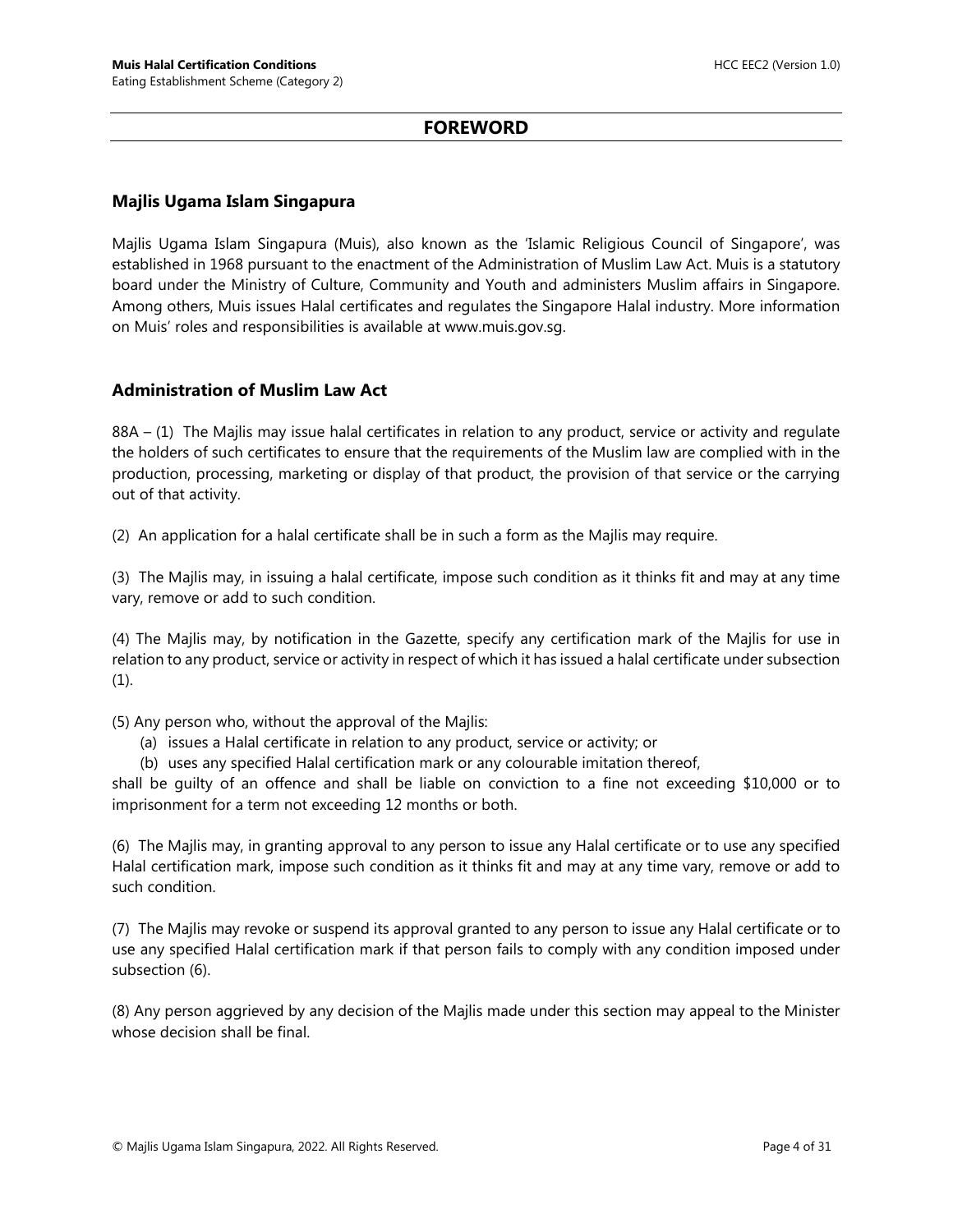#### **For More Information**

Majlis Ugama Islam Singapura (Islamic Religious Council of Singapore) Singapore Islamic Hub, 273 Braddell Road, Singapore 579702

Halal Certification Strategic Unit 23 Mayo Street Singapore 208323

Tel: (65) 6359 1199 / 6011 0037 Email: info@muis.gov.sg Website: www.muis.gov.sg / www.halal.sg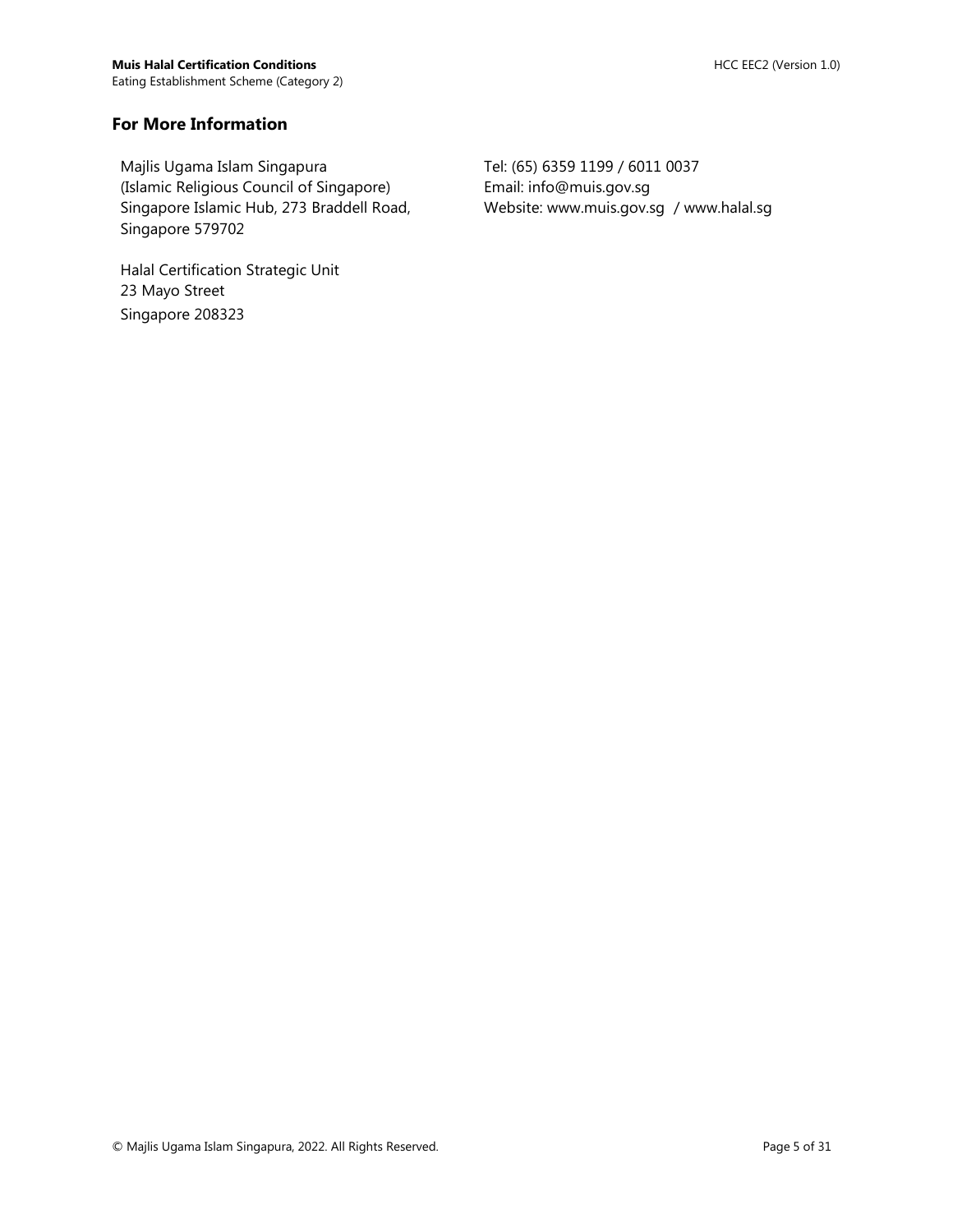#### **HALAL APPLICATION PROCESS**

<span id="page-5-0"></span>

Note:

\* For renewal applications, there are no Stage 1 / Stage 2 payments. Instead, certification fee will apply after application has been approved.

# In extraordinary circumstances, Muis may conduct a remote audit.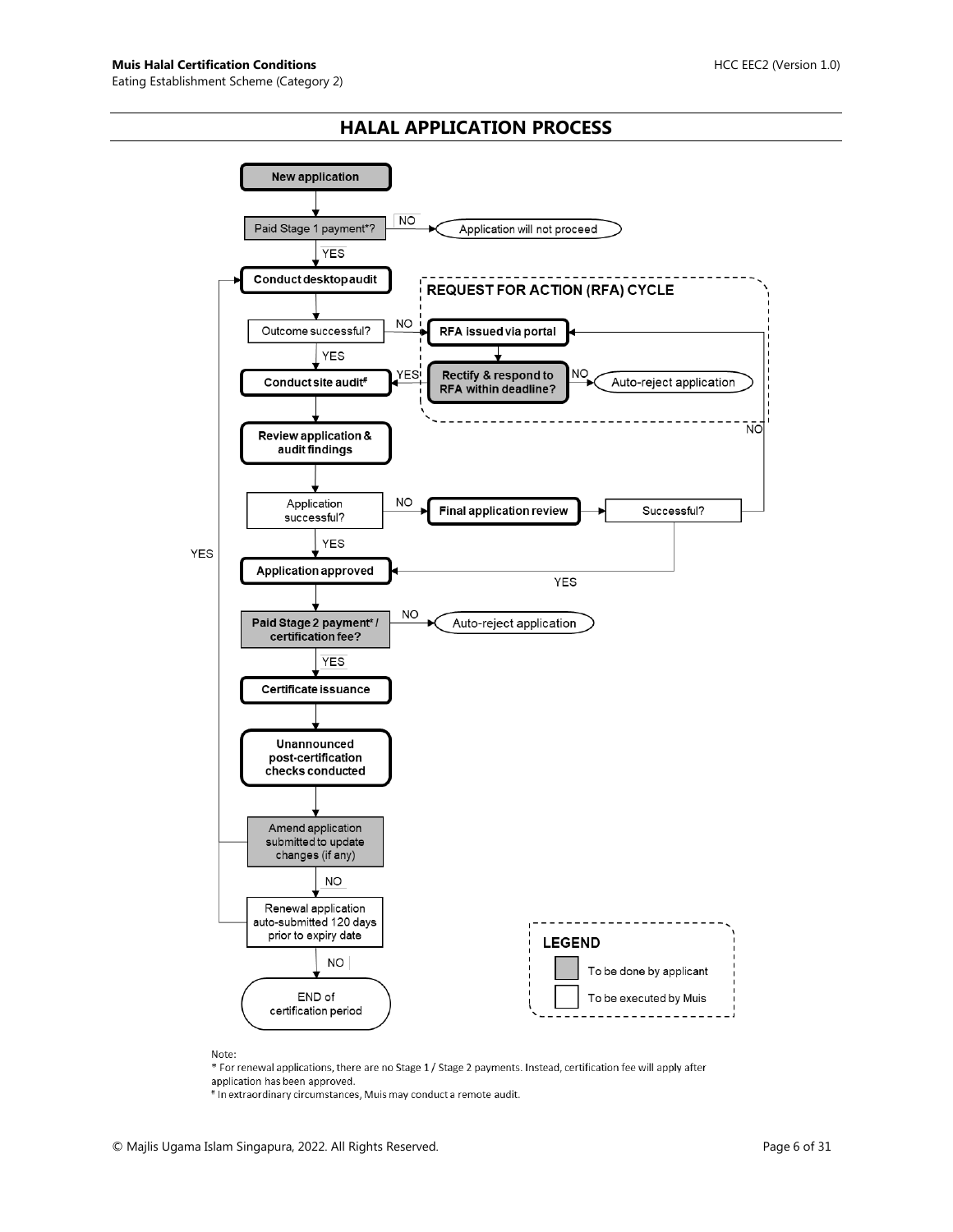## <span id="page-6-0"></span>**HALAL CERTIFICATION CONDITIONS**

<span id="page-6-1"></span>

|     | <b>1. GENERAL INFORMATION</b>                                                                                                                                                                                                                                                                                                                                                                                                                           |                                                  |  |  |  |
|-----|---------------------------------------------------------------------------------------------------------------------------------------------------------------------------------------------------------------------------------------------------------------------------------------------------------------------------------------------------------------------------------------------------------------------------------------------------------|--------------------------------------------------|--|--|--|
| 1.1 | The conditions set out in this document shall hereinafter be referred to as the "Muis"<br>Halal Certification Conditions". All annexes to these Muis Halal Certification<br>Conditions shall be deemed to be incorporated in and form an integral part hereof.<br>Words or phrases in these Muis Halal Certification Conditions that are defined in<br>Annex $C - G$ lossary shall bear their defined meaning unless the context otherwise<br>requires. | <b>Muis Halal</b><br>Certification<br>Conditions |  |  |  |
| 1.2 | All companies / establishments applying for a Halal certification from Majlis Ugama<br>Islam Singapura (Muis), may, upon fully complying with the Muis Halal Certification<br>Conditions, be issued a Muis Halal certificate (the "Halal certificate") and allowed the<br>use of Muis Halal certification mark (the "Halal certification mark") upon the terms<br>and subject to the conditions provided therein.                                       | General<br>information                           |  |  |  |
|     | Applicants are encouraged to apply for Health Promotion Board (HPB)'s Healthier<br>Dining Programme (HDP). HDP aims to assist food and beverage businesses to<br>provide healthier food and drinks options to their customers. As a HDP partner, you<br>will be eligible for various grants to grow your businesses and participate in HPB's<br>various marketing campaigns.                                                                            |                                                  |  |  |  |
|     | For more information, applicants may refer to https://www.hpb.gov.sg/healthy-<br>living/food-beverage/healthier-dining-programme/about-the-healthier-dining-<br>programme.                                                                                                                                                                                                                                                                              |                                                  |  |  |  |
| 1.3 | The applicant is deemed to have agreed to share its company's information to Muis<br>upon submitting an application to Muis.                                                                                                                                                                                                                                                                                                                            | Agreement by<br>applicant                        |  |  |  |
| 1.4 | All information submitted by the applicant will not be disclosed to any other person<br>except for the purpose of determining the outcome of this application.                                                                                                                                                                                                                                                                                          | Confidentiality<br>of applications               |  |  |  |
| 1.5 | The applicant shall ensure personnel representing the company / establishment<br>(including the applicant):                                                                                                                                                                                                                                                                                                                                             | Protection for<br>Muis officers                  |  |  |  |
|     | (a) does not use any indecent, threatening, abusive or insulting words or<br>behaviour in communication with Muis;<br>(b) does not collect, use or disclose personal data (which includes photographs,<br>video and audio recordings) of Muis officers unless consent is given.                                                                                                                                                                         |                                                  |  |  |  |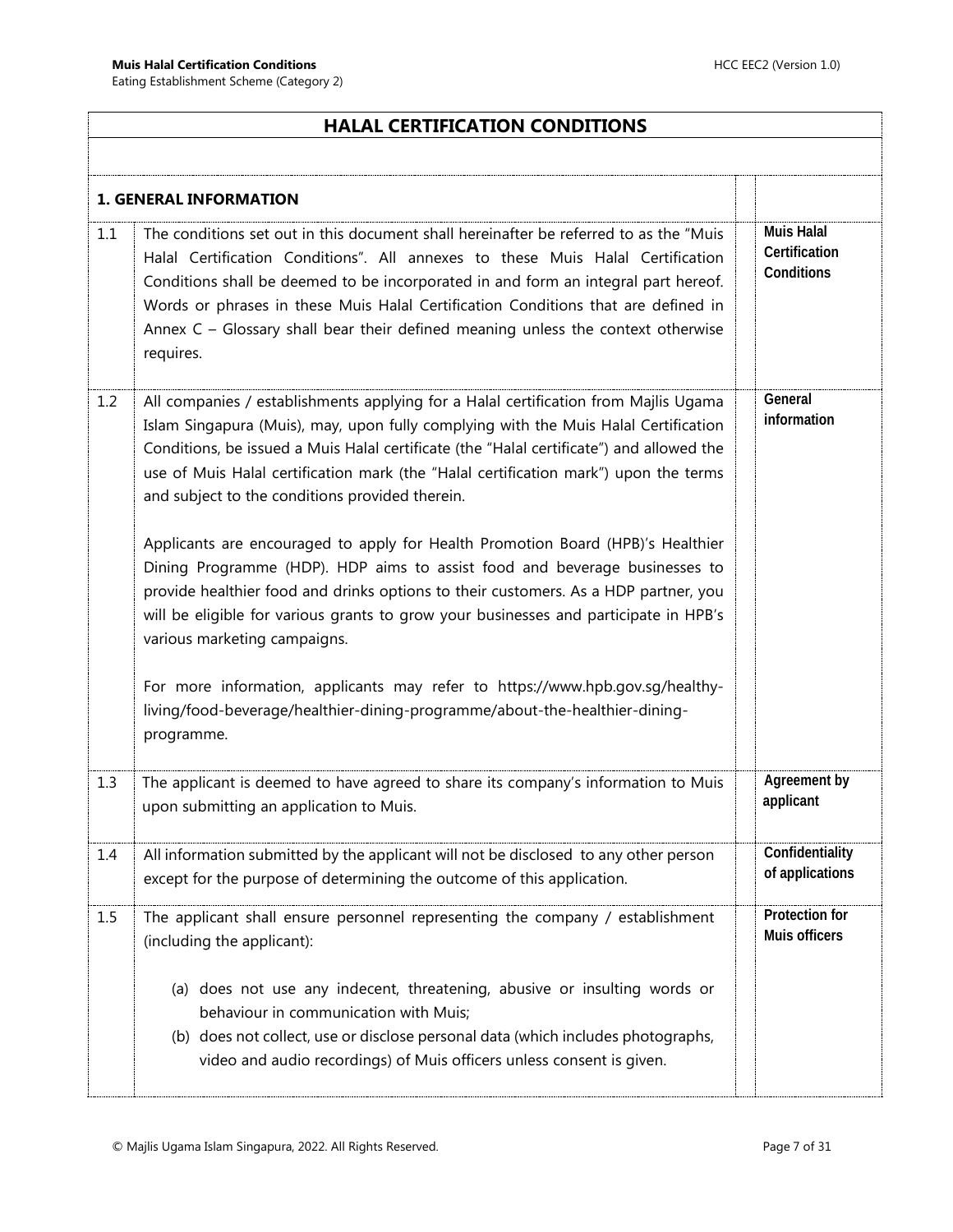<span id="page-7-0"></span>

| 1.6 | The Eating Establishment scheme (Category 2) in this document shall be applicable to                 | <b>Types of</b>        |
|-----|------------------------------------------------------------------------------------------------------|------------------------|
|     | the operation of the following types of retail food establishments in Singapore:                     | businesses             |
|     |                                                                                                      | under Eating           |
|     | (a) Restaurants;                                                                                     | Establishment          |
|     | (b) Halal Sections;                                                                                  | scheme<br>(Category 2) |
|     | Food Stations;<br>(c)                                                                                |                        |
|     | (d) Staff Canteen Stalls;                                                                            |                        |
|     | Kiosks;<br>(e)                                                                                       |                        |
|     | Franchise or Chain Outlets.<br>(f)                                                                   |                        |
|     |                                                                                                      |                        |
| 1.7 | The scope of certification shall include:                                                            | Scope of               |
|     |                                                                                                      | certification          |
|     | (a) Receiving, storage and handling of ingredients and prepared food;                                |                        |
|     | (b) Areas of storage, preparation, dishing, display and servery area of food and                     |                        |
|     | drinks;                                                                                              |                        |
|     | (c) Collection, handling, washing and storage of equipment and utensils;                             |                        |
|     | (d) Dining area (for restaurants only);                                                              |                        |
|     | Packaging of food for takeaway.<br>(e)                                                               |                        |
|     |                                                                                                      |                        |
|     | 2. APPLICATION REQUIREMENTS                                                                          |                        |
| 2.1 | The applicant shall read, understand and agree to adhere to the Muis Halal                           | Advice before          |
|     | Certification Conditions upon submission of the application.                                         | submitting             |
|     |                                                                                                      | application            |
| 2.2 | Any request for waiver of the Muis Halal Certification Conditions shall be submitted                 | <b>Request for</b>     |
|     | in writing using the form provided by Muis or provision via online application system.               | waiver of              |
|     |                                                                                                      | Conditions             |
| 2.3 | Applications for franchise or chain outlets, food stations, central kitchens and/or                  | Implications on        |
|     | related entities or businesses bearing the same name shall be applied for Halal                      | related                |
|     | certification concurrently. Likewise, approval shall be granted concurrently and expiry              | applications if        |
|     | dates shall be streamlined. Non-compliance detected in any of the above may affect                   | non-compliances        |
|     | the approval of other related applications.                                                          | detected               |
| 2.4 | A declaration of all its existing chain or franchise outlets shall be made to the auditor.           | Declaration of all     |
|     |                                                                                                      | chain / franchise      |
|     |                                                                                                      | outlets                |
| 2.5 | The applicant shall submit a New application if:                                                     | Submission of          |
|     |                                                                                                      | New application        |
|     | (a) Its current outlet has not been previously Halal-certified by Muis;                              |                        |
|     | (b) It has a new outlet and its other chain or franchise outlet(s), bearing the same                 |                        |
|     | business name and/or branding, are already Halal-certified by Muis OR it has                         |                        |
|     | a new food station in which the other food station(s) in the same restaurant is                      |                        |
|     | / are already Halal-certified<br>The application has to be done within 7 working days from the<br>i. |                        |
|     | opening date of the new outlet / food station                                                        |                        |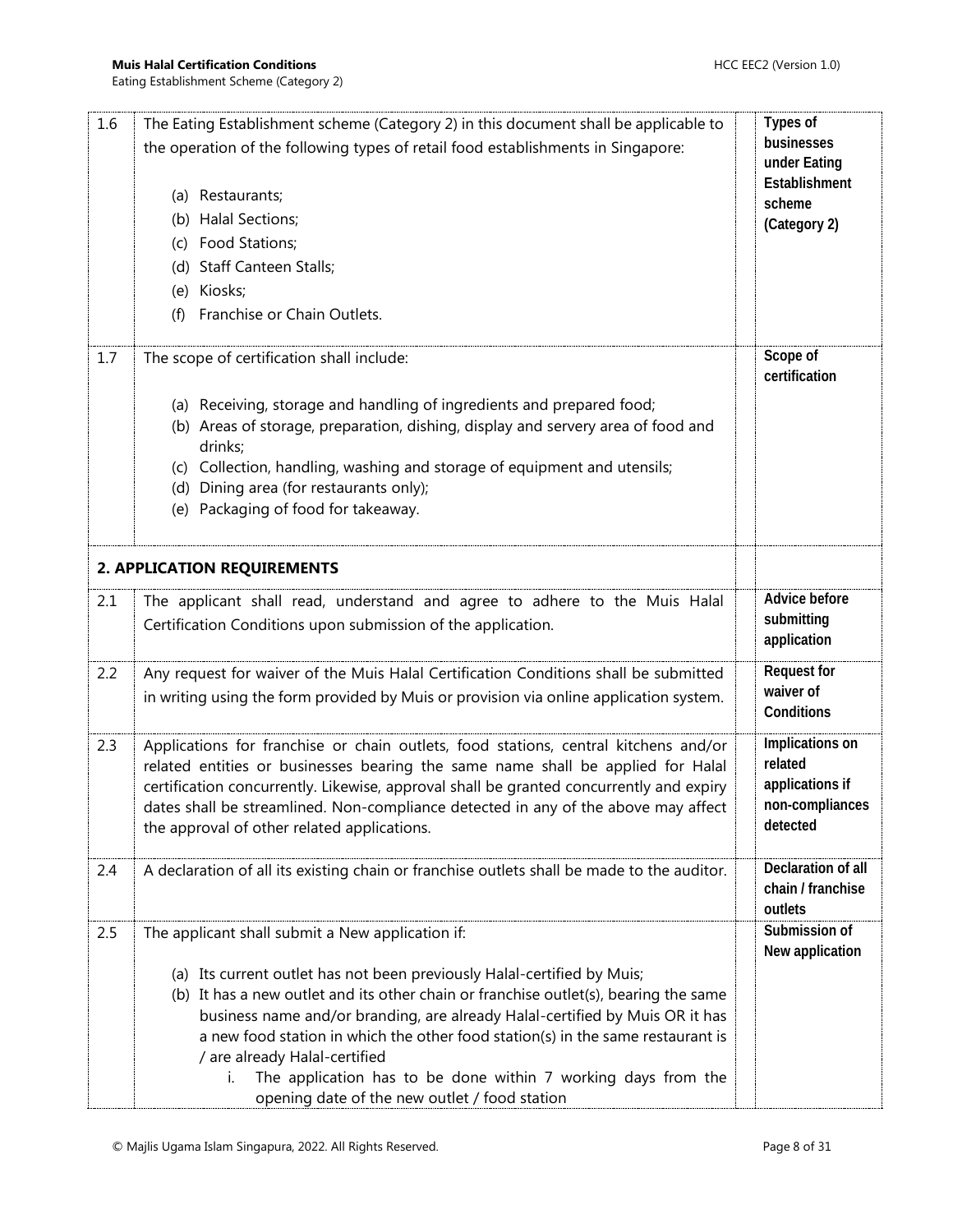<span id="page-8-0"></span>

|     | ii. If the previous application was rejected or cancelled, the new<br>application shall be submitted within 7 working days from the date of<br>rejection or cancellation<br>(c) There is a change in:<br>Ownership / unique entity number (UEN)<br>i.<br>Scheme or sub-scheme<br>ii.<br>iii. Address of certified premises |                                               |
|-----|----------------------------------------------------------------------------------------------------------------------------------------------------------------------------------------------------------------------------------------------------------------------------------------------------------------------------|-----------------------------------------------|
|     | (d) Its Halal certificate has expired, and renewal application was not submitted                                                                                                                                                                                                                                           |                                               |
|     | when submission was due;<br>(e) The renewal period for the existing Halal certificate has lapsed;                                                                                                                                                                                                                          |                                               |
|     | Its previously submitted application was rejected;<br>(f)                                                                                                                                                                                                                                                                  |                                               |
|     | (g) Its Halal certificate had been revoked.                                                                                                                                                                                                                                                                                |                                               |
| 2.6 | In addition to the Eating Establishment scheme, the applicant shall also apply for:<br>(a) Food Preparation Area scheme if it is licensed to cater or distribute to other<br>outlets from the Eating Establishment scheme;                                                                                                 | <b>Application for</b><br>multiple<br>schemes |
|     | (b) Product / Whole Plant scheme if it provides prepacked food for retail sale;                                                                                                                                                                                                                                            |                                               |
|     | (c) Storage Facility scheme if its raw materials and processing aids are stored in<br>a self-managed facility outside of the premises that is to be certified.<br>(d) Short Term sub-scheme if the applicant / Halal certificate holder operates a<br>temporary food stall at a bazaar, exposition, etc.                   |                                               |
| 2.7 | The applicant may be advised to change the scheme and/or subject to additional                                                                                                                                                                                                                                             | Additional                                    |
|     | requirements as Muis deems fit. Where the applicant has applied for waiver of the<br>Muis Halal Certification Conditions, this may include additional imposed conditions<br>that will accompany the Muis Halal Certification Conditions waivers granted to<br>applicant (refer to Table A).                                | requirements if<br>necessary                  |
| 2.8 | The applicant shall take ownership and bear responsibility for its application at all<br>times. The applicant shall communicate directly with Muis on all matters related to<br>Halal Certification.                                                                                                                       | Ownership and<br>responsibility               |
|     | 3. GENERAL CERTIFICATION REQUIREMENTS                                                                                                                                                                                                                                                                                      |                                               |
| 3.1 | The applicant shall be adequately licensed by the competent food safety authority.                                                                                                                                                                                                                                         | License by food<br>safety authority           |
| 3.2 | The scope of certification for the premises shall be identified and maintained as<br>documented information (i.e. floor plan).                                                                                                                                                                                             | Demarcation of<br>scope of<br>certification   |
| 3.3 | The applicant shall ensure that there is no cross-mixing of Halal and non-Halal food<br>and ingredients.                                                                                                                                                                                                                   | No cross-mixing                               |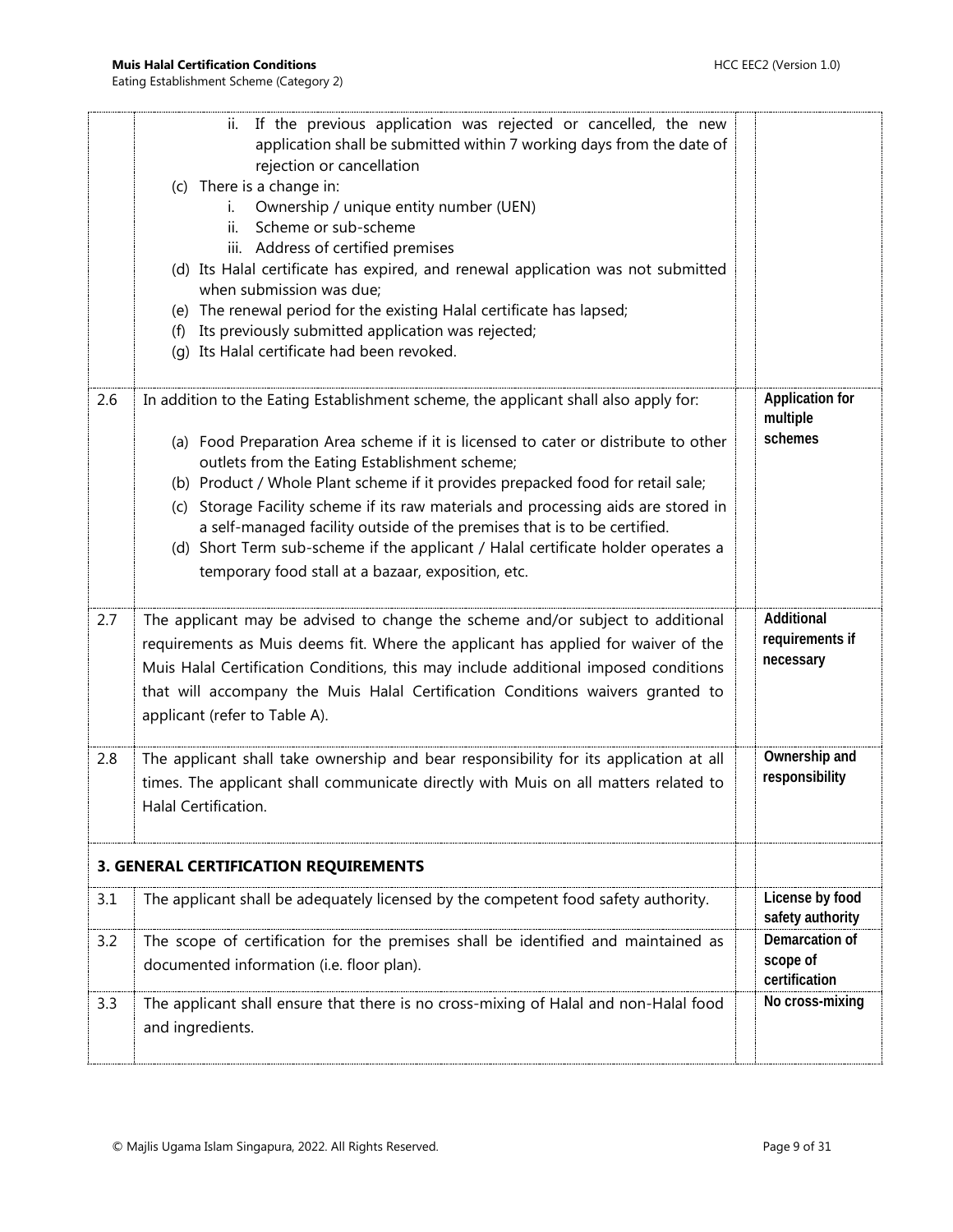| 3.4 | The applicant shall only order, purchase, receive, store, prepare, cook, offer to sell and<br>sell Halal food and ingredients that have been declared to Muis. | No undeclared<br>and/or non-Halal |
|-----|----------------------------------------------------------------------------------------------------------------------------------------------------------------|-----------------------------------|
|     |                                                                                                                                                                | items                             |
|     | Declaration of ingredients and menu items shall be done during the application.                                                                                |                                   |
|     | Naming of menu items shall take into account cultural and religious sensitivities, and                                                                         |                                   |
|     | may be subject to change if Muis deems that the menu item name is inappropriate.                                                                               |                                   |
|     | Details of ingredients' declaration shall include:                                                                                                             |                                   |
|     | For meat and meat-based (including poultry) items                                                                                                              |                                   |
|     | (a) item name, <b>brand</b> and/or description                                                                                                                 |                                   |
|     | (b) name of supplier (as reflected on invoice)<br>(c) name of Halal certification body                                                                         |                                   |
|     | For all other items                                                                                                                                            |                                   |
|     | (a) item name and/or description                                                                                                                               |                                   |
|     | (b) name of supplier (as reflected on invoice)                                                                                                                 |                                   |
| 3.5 | All ingredients and food products prior to purchase shall be substantiated with                                                                                | Need to be Halal                  |
|     | product specifications or labels. In addition, ingredients and food products which                                                                             | and                               |
|     | are categorised as Medium-Low, Medium-High or High Halal risk will require                                                                                     | substantiated<br>with relevant    |
|     | additional documents for approval (refer to Annex A):                                                                                                          | documents                         |
|     | (a) Medium-Low                                                                                                                                                 |                                   |
|     | Muis general questionnaire (if necessary)                                                                                                                      |                                   |
|     | (b) Medium-High                                                                                                                                                |                                   |
|     | Muis general questionnaire;                                                                                                                                    |                                   |
|     | Muis-recognised Halal certificate* or laboratory analysis report by an                                                                                         |                                   |
|     | accredited laboratory (if necessary)                                                                                                                           |                                   |
|     | $(c)$ High                                                                                                                                                     |                                   |
|     | Halal certificates* from Muis and/or Muis-recognised Halal certification bodies.                                                                               |                                   |
| 3.6 | Halal certificates issued by Muis or Muis-recognised Halal certification bodies will no                                                                        | Invalidation of                   |
|     | longer be valid if the certified item is repacked outside of the premises it was originally                                                                    | Halal certificate                 |
|     | certified in.                                                                                                                                                  | upon repacking                    |
| 3.7 | The applicant shall ensure that all ingredients are labelled in English, minimally with<br>the following information for traceability purpose:                 | Proper labelling                  |
|     |                                                                                                                                                                |                                   |
|     | (a) product name and description,                                                                                                                              |                                   |
|     | (b) manufacturer/brand owner's name;                                                                                                                           |                                   |
|     | manufacturer/brand owner's address.<br>(c)                                                                                                                     |                                   |
|     | abattoir / plant number*;<br>(d)                                                                                                                               |                                   |
|     | Halal slaughtering and packing date*;<br>(e)                                                                                                                   |                                   |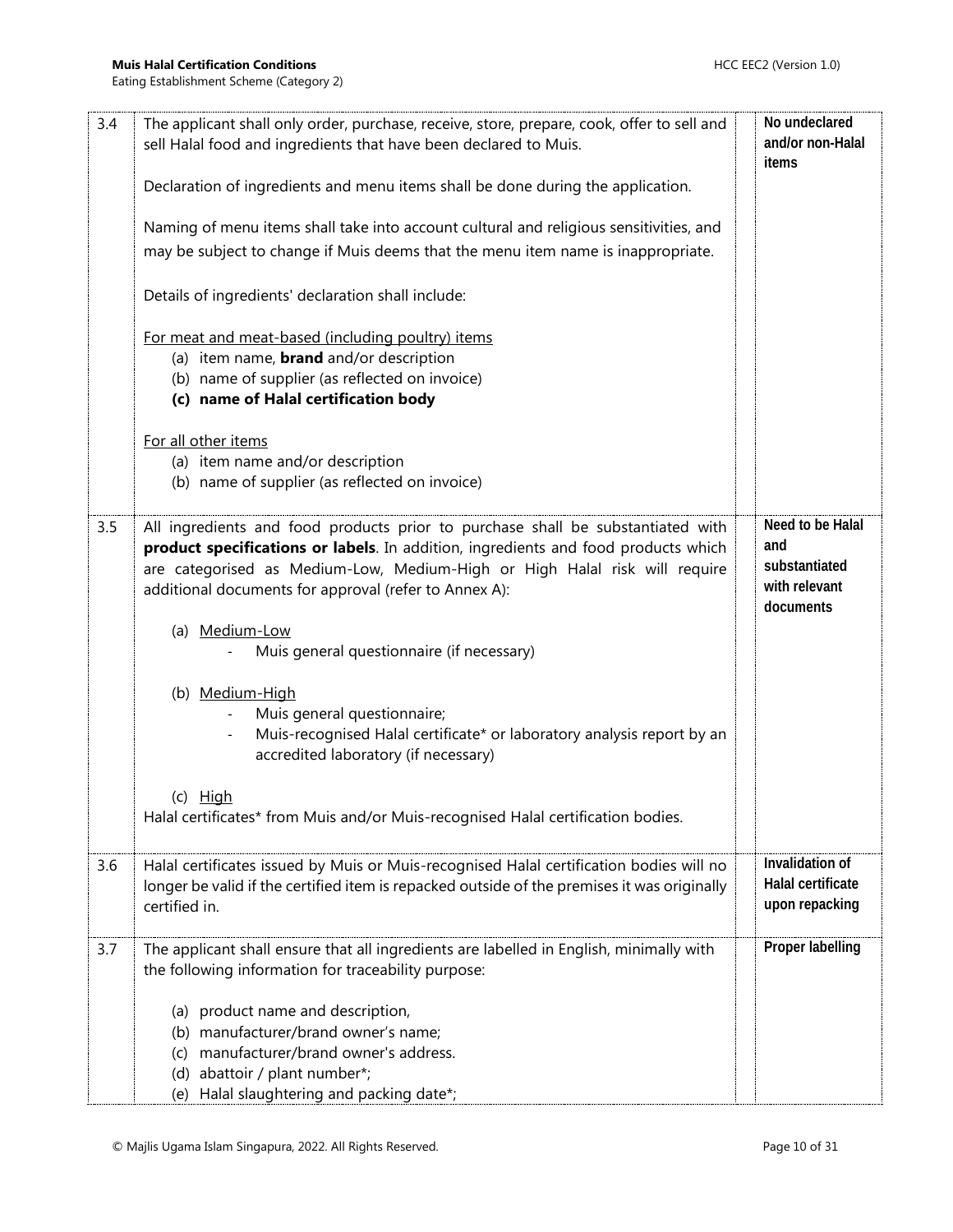|      | Halal mark or equivalent*.<br>(f)                                                                                                                                                                                                                                                                                                                                                                                                                                                                                                                                                                                                                                                                                                                                                                                                                                                                                                                                                                                                                                                                                                                                   |                                                                               |
|------|---------------------------------------------------------------------------------------------------------------------------------------------------------------------------------------------------------------------------------------------------------------------------------------------------------------------------------------------------------------------------------------------------------------------------------------------------------------------------------------------------------------------------------------------------------------------------------------------------------------------------------------------------------------------------------------------------------------------------------------------------------------------------------------------------------------------------------------------------------------------------------------------------------------------------------------------------------------------------------------------------------------------------------------------------------------------------------------------------------------------------------------------------------------------|-------------------------------------------------------------------------------|
|      | *Only for high-risk items such as imported meat / poultry.                                                                                                                                                                                                                                                                                                                                                                                                                                                                                                                                                                                                                                                                                                                                                                                                                                                                                                                                                                                                                                                                                                          |                                                                               |
|      | Muis may also consider alternative documents to determine the traceability of a Halal<br>certificate / documents to an ingredient / raw material.                                                                                                                                                                                                                                                                                                                                                                                                                                                                                                                                                                                                                                                                                                                                                                                                                                                                                                                                                                                                                   |                                                                               |
| 3.8  | A laboratory analysis report according to Muis' requirements may be required by Muis<br>to confirm that the products, raw materials, additives and/or processing aids are Halal.<br>This may be during the initial audit and/or periodic inspections and/or renewal audit.<br>The selection of the accredited laboratory and procedure for product sampling shall<br>be decided by Muis. The applicant shall bear all costs of the laboratory testing.                                                                                                                                                                                                                                                                                                                                                                                                                                                                                                                                                                                                                                                                                                              | Laboratory<br>analysis                                                        |
| 3.9  | The applicant shall ensure that equipment and utensils used in the handling of Halal-<br>approved food and ingredients do not come into contact with pork or its derivatives.                                                                                                                                                                                                                                                                                                                                                                                                                                                                                                                                                                                                                                                                                                                                                                                                                                                                                                                                                                                       | Handling of food<br>and ingredients                                           |
| 3.10 | The applicant shall establish a Halal team for its premises. If it is part of a<br>chain/franchise, only one Central Halal Team shall be established.<br>(a) The Halal team shall comprise the following roles*:<br>Halal Team Leader (of a supervisory level; need not be a Muslim)<br>İ.<br>Halal Assurance Officer (Muslim)<br>ii.<br>Procurement / Sourcing personnel<br>iii.<br>Any other personnel that plays an integral role in ensuring the<br>iv.<br>conditions laid out by Muis for Halal certification is met<br>(b) Each Halal Team member shall be officially appointed in the form of an<br>Appointment Letter. The Appointment Letter shall:<br>list the roles and responsibilities that are directly related with the<br>i.<br>specific work activities of appointed Halal Team member;<br>signed by the Management, as proof of appointment;<br>ii.<br>signed by the appointed Halal Team member, as proof of<br>iii.<br>acceptance.<br>*Note: Halal Team Leader shall not be concurrently appointed as Halal Assurance<br>Officer. Notwithstanding that, the roles listed in (a) i - iv above may overlap for a<br>particular Halal Team member. | <b>Singapore Muis</b><br><b>Halal Quality</b><br>Management<br>System (HalMQ) |
| 3.11 | The applicant shall ensure that at least the Halal Team Leader and Halal Assurance<br>Officer attend Halal training course(s) mandated by Muis and/or assessed to be<br>competent.                                                                                                                                                                                                                                                                                                                                                                                                                                                                                                                                                                                                                                                                                                                                                                                                                                                                                                                                                                                  | <b>Halal Team</b>                                                             |
|      | *Note: Attending a Halal refresher course is highly encouraged to ensure continued<br>awareness on Halal concepts and requirements. However, personnel may be<br>required to attend a Halal refresher course and/or re-assess for competency if Muis                                                                                                                                                                                                                                                                                                                                                                                                                                                                                                                                                                                                                                                                                                                                                                                                                                                                                                                |                                                                               |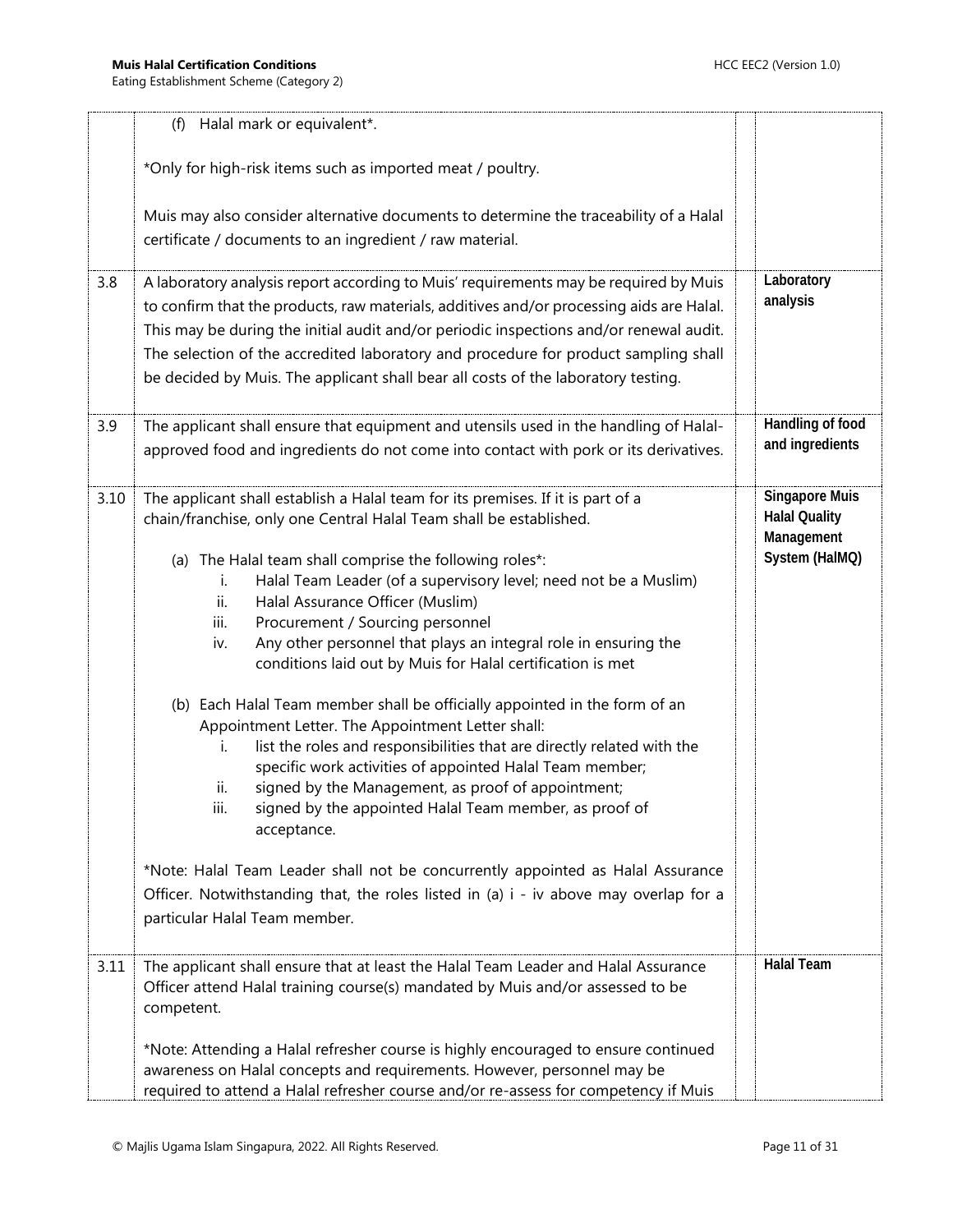Eating Establishment Scheme (Category 2)

|      | deems necessary.                                                                                                                                                                                                                                                                                                                                                   |                                                      |
|------|--------------------------------------------------------------------------------------------------------------------------------------------------------------------------------------------------------------------------------------------------------------------------------------------------------------------------------------------------------------------|------------------------------------------------------|
| 3.12 | The Halal Team appointed for the premises shall:                                                                                                                                                                                                                                                                                                                   | Responsibilities<br>of Halal Team                    |
|      | (a) ensure all ingredients and food products satisfy Clause 3.5 before initiating a<br>purchase;                                                                                                                                                                                                                                                                   |                                                      |
|      | (b) only accept ingredients and food products that satisfy along with their<br>invoices or delivery orders verified by the Halal Assurance Officer;                                                                                                                                                                                                                |                                                      |
|      | supervise and inspect regularly, in the form of internal audits, to ensure<br>(C)<br>operations done within the scope of certification is in accordance with all<br>conditions stated in this document:                                                                                                                                                            |                                                      |
|      | (d) ensure employees are adequately trained (formally or informally) and<br>updated with matters relating to Halal;                                                                                                                                                                                                                                                |                                                      |
|      | (e) maintain the following documents and records:<br>Licence issued by relevant food authority<br>i.                                                                                                                                                                                                                                                               |                                                      |
|      | Floor plan<br>ii.<br>iii. Appointment letters of current Halal Team members<br>iv. Proof of Halal competency                                                                                                                                                                                                                                                       |                                                      |
|      | (e.g. certificate of attainment or competency)<br>Proof of attendance for current Muslim personnel<br>V.<br>List of menu items<br>Vİ.                                                                                                                                                                                                                              |                                                      |
|      | vii. List of ingredients, and their supporting documents<br>viii. Past records of original invoices and delivery orders verified by Halal<br>Assurance Officer                                                                                                                                                                                                     |                                                      |
|      | ix. Internal audit records (as mentioned in (c))<br>Declaration of all its existing chain or franchise outlets (if any)<br>Х.<br>Halal periodic inspection reports (if any)<br>xi.<br>xii. Any communications from Muis                                                                                                                                            |                                                      |
|      | (f) establish and implement the Singapore Muis Halal Quality Management<br>System (HalMQ) plan (refer to Annex B).                                                                                                                                                                                                                                                 |                                                      |
| 3.13 | The applicant shall engage at least 2 competent permanent Muslim personnel, one<br>of whom shall be appointed as the "Halal Assurance Officer" with a supervisory role.                                                                                                                                                                                            | <b>Muslim</b><br>personnel / Halal<br>Assurance      |
|      | *Note: For chain/franchise outlets, applicant shall<br>(a) form one main Halal team, unless advised otherwise<br>(b) engage at least 2 competent permanent Muslim personnel without the need<br>to appoint a Halal Assurance Officer for EACH outlet.<br>(c) declare these 2 personnel's details (together with Main Halal Team) during<br>application of outlets. | Officer                                              |
| 3.14 | The Halal Assurance Officer shall:<br>(a) advise the food business on Halal food matters as well as cultural and<br>religious sensitivities relating to them;<br>(b) spearhead or assist in complying with the conditions stipulated in this                                                                                                                       | Responsibilities<br>of Halal<br>Assurance<br>Officer |
|      | document                                                                                                                                                                                                                                                                                                                                                           |                                                      |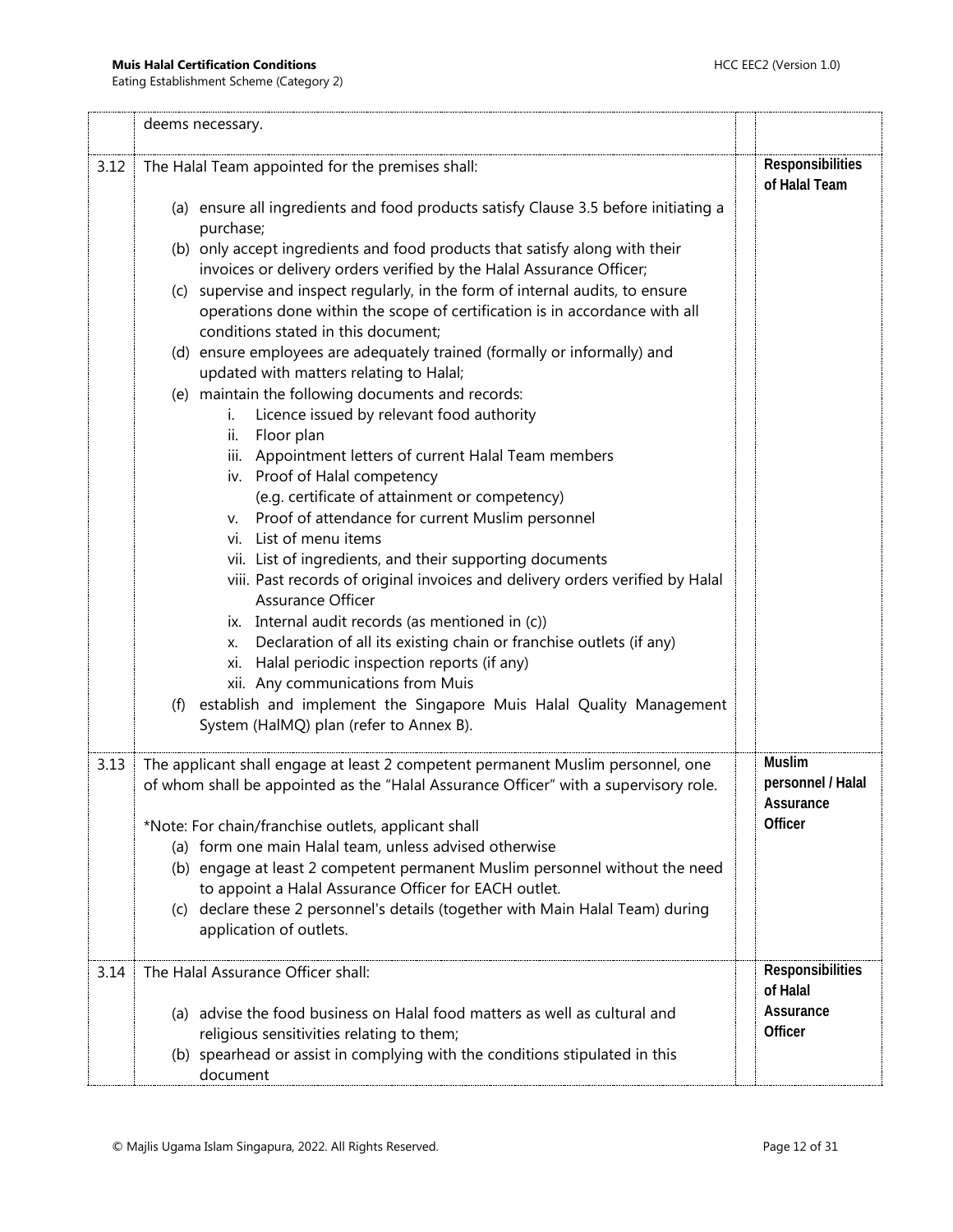<span id="page-12-0"></span>

|     | (c) endorse the original invoices and delivery orders mentioned in Clause<br>$3.11(e)$ (viii) with -<br>his / her signature<br>i.<br>his / her name<br>ii.<br>date of verification<br>iii.                                                                                                                                                                                                                                                                                                                                                                                              |                                                                          |
|-----|-----------------------------------------------------------------------------------------------------------------------------------------------------------------------------------------------------------------------------------------------------------------------------------------------------------------------------------------------------------------------------------------------------------------------------------------------------------------------------------------------------------------------------------------------------------------------------------------|--------------------------------------------------------------------------|
|     | <b>4. SPECIAL CERTIFICATION REQUIREMENTS</b>                                                                                                                                                                                                                                                                                                                                                                                                                                                                                                                                            |                                                                          |
| 4.1 | Food Station sub-scheme is applicable only to restaurants within a hotel. The<br>applicant under Food Station sub-scheme shall comply with the following<br>requirements:                                                                                                                                                                                                                                                                                                                                                                                                               | Additional<br><b>Conditions for</b><br><b>Food Station</b><br>sub-scheme |
|     | (a) All food stations shall -<br>i. be Halal-certified;<br>ii. serve food and drinks prepared in a kitchen that is Halal-<br>certified under Food Preparation Area scheme.<br>(b) Food sold shall not be labelled or advertised in a manner that is<br>misleading or is likely to create an erroneous impression.                                                                                                                                                                                                                                                                       |                                                                          |
|     | *Note:<br>No claim shall be made that the restaurant is Halal-certified as Halal certification<br>applies only to the food stations.                                                                                                                                                                                                                                                                                                                                                                                                                                                    |                                                                          |
|     | (c) Menu cards for alcoholic beverages (if any) shall -<br>be differentiated from menu cards of food stations;<br>i.<br>be given upon request by customers.<br>ii.<br>(d) Collection & washing of soiled utensils of alcoholic beverages shall be<br>washed separately outside the restaurant.<br>(e) Any equipment, bar and/or counter for alcoholic beverages shall be<br>located externally (i.e. outside of restaurant).<br>(f) Food sold shall not be labelled or advertised in a manner that is<br>misleading or is likely to create an erroneous impression of its Halal status. |                                                                          |
| 4.2 | Applicant may allow guide dogs accompanying a blind or visually-impaired customers<br>to be brought into the certified premises. Within the certified premises, the guide dog<br>shall:                                                                                                                                                                                                                                                                                                                                                                                                 | Entry of guide<br>dogs                                                   |
|     | (a) Be kept under proper control;<br>(b) Be restrained from straying or causing annoyance or nuisance, or from<br>damaging any property;<br>(c) Be held in a leash;<br>(d) Not be fed within the food establishment, unless it is a pet café.                                                                                                                                                                                                                                                                                                                                           |                                                                          |
|     | For more information, applicants may refer to<br>http://www.guidedogs.org.sg/programme/guide-dogs/guide_dog_access/.                                                                                                                                                                                                                                                                                                                                                                                                                                                                    |                                                                          |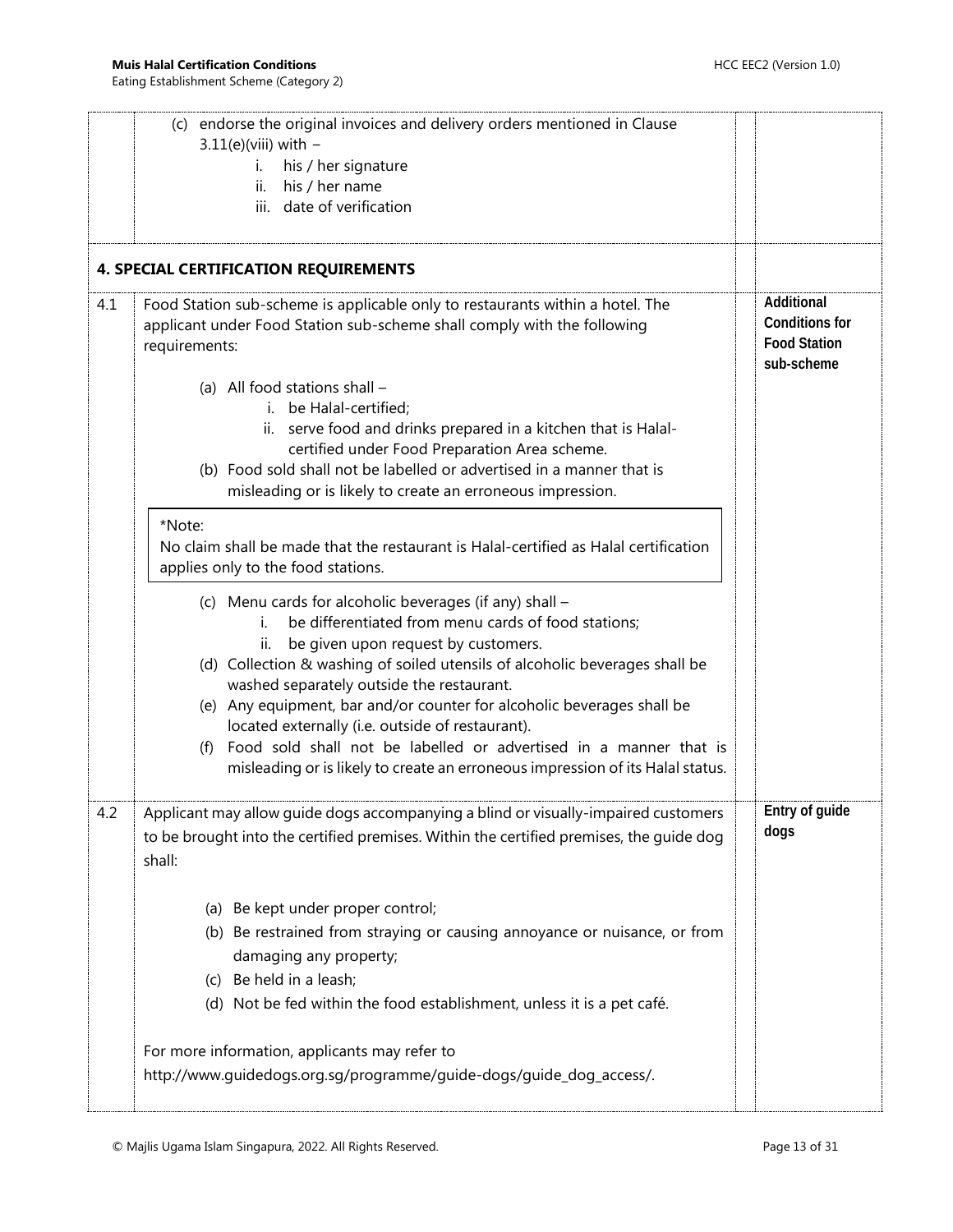<span id="page-13-0"></span>

| 4.3 | Applicant that engages an external storage facility provider to store the raw materials                                                                                                                                                                                                                                                                                                                                                                                                                                                              | Appointment of                       |
|-----|------------------------------------------------------------------------------------------------------------------------------------------------------------------------------------------------------------------------------------------------------------------------------------------------------------------------------------------------------------------------------------------------------------------------------------------------------------------------------------------------------------------------------------------------------|--------------------------------------|
|     | for which the Halal certification relates to shall be Halal-certified.                                                                                                                                                                                                                                                                                                                                                                                                                                                                               | external storage                     |
|     |                                                                                                                                                                                                                                                                                                                                                                                                                                                                                                                                                      | facility provider                    |
|     | <b>5. APPLICATION PROCESSING</b>                                                                                                                                                                                                                                                                                                                                                                                                                                                                                                                     |                                      |
| 5.1 | The processing of application shall commence:                                                                                                                                                                                                                                                                                                                                                                                                                                                                                                        | Duration of<br>application           |
|     | Within 14 working days from the date of payment of the application fee for<br>1.<br>New (normal) application;                                                                                                                                                                                                                                                                                                                                                                                                                                        | processing                           |
|     | Within 7 working days from the date of payment of the application fee for<br>2.<br>New (express) application;                                                                                                                                                                                                                                                                                                                                                                                                                                        |                                      |
|     | Within 14 working days from the date of application submission for Amend<br>3.<br>application.                                                                                                                                                                                                                                                                                                                                                                                                                                                       |                                      |
| 5.2 | Upon successful transaction of stage 1 payment, the applicant shall -                                                                                                                                                                                                                                                                                                                                                                                                                                                                                | Monitoring of<br>application         |
|     | (a) access the application portal regularly for information on application status<br>and Request For Action notices. Email notifications will be sent to the<br>applicant's email address indicated during application.<br>(b) be prepared for a site audit by Muis after applicant has commenced<br>operations. Repeat audits may be conducted, as and when necessary.<br>not make any Halal-related claims or advertisements that indicates he is<br>(C)<br>applying, has applied or renewing for Halal certification for the related<br>premises. |                                      |
| 5.3 | The applicant may be required to:                                                                                                                                                                                                                                                                                                                                                                                                                                                                                                                    | <b>Requirement for</b><br>additional |
|     | Conduct a presentation on the company's / establishment's corporate<br>1.<br>profile, including its holding company, subsidiaries, nature of business,<br>process flow chart, layout, composition of Halal Team, Halal system, etc.;<br>Submit relevant documentation for purpose of desktop audit, prior to the site<br>2.<br>audit.                                                                                                                                                                                                                | information                          |
| 5.4 | All members of the Halal Team shall be physically present during the site audit and                                                                                                                                                                                                                                                                                                                                                                                                                                                                  | Presence of                          |
|     | ensure that all documentations required for the purpose of Halal certification are<br>made available.                                                                                                                                                                                                                                                                                                                                                                                                                                                | <b>Halal Team</b><br>members         |
| 5.5 | Muis shall, at its discretion, decide on the certification duration, type of scheme and<br>other conditions for approval of the application.                                                                                                                                                                                                                                                                                                                                                                                                         | Discretion by<br><b>Muis</b>         |
| 5.6 | If there is additional payment required upon approval of application, payment<br>shall be made within 30 working days from the date of payment advice. After<br>payment has been received, the Halal certificate will be couriered out to the<br>mailing address indicated in the application form. Failing such payment, the                                                                                                                                                                                                                        | Certificate<br>issuance              |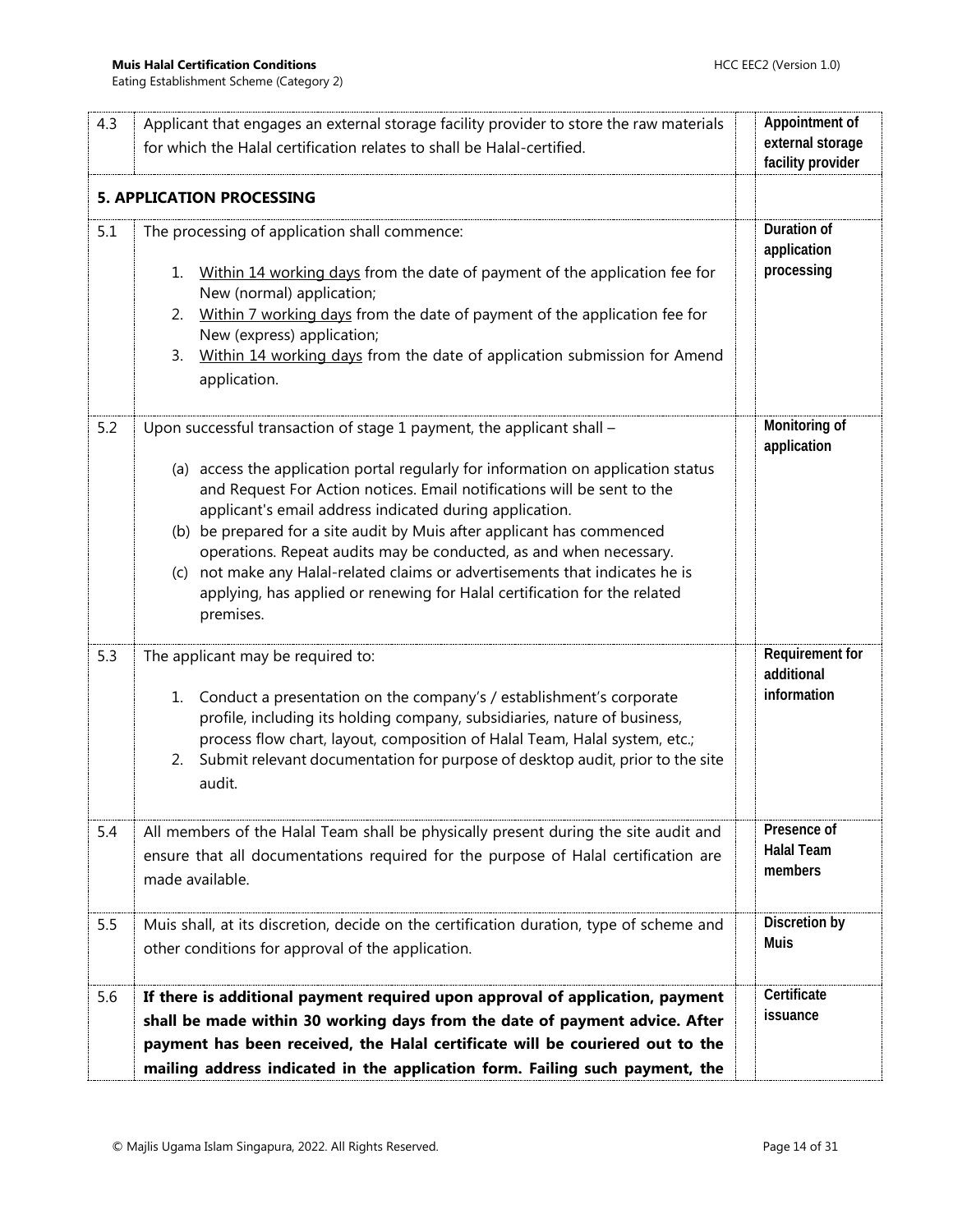<span id="page-14-0"></span>

|     | Halal certificate shall be automatically cancelled without further notice to the<br>applicant.<br>Note:                                                                                                                                                                                                                                                                                                                                                                                                                                                                                        |                                               |
|-----|------------------------------------------------------------------------------------------------------------------------------------------------------------------------------------------------------------------------------------------------------------------------------------------------------------------------------------------------------------------------------------------------------------------------------------------------------------------------------------------------------------------------------------------------------------------------------------------------|-----------------------------------------------|
|     | For chain outlets, all certificates will be couriered out to the headquarters of that chain<br>outlets regardless of the mailing address that has been declared in the application.                                                                                                                                                                                                                                                                                                                                                                                                            |                                               |
| 5.7 | Payments shall be made through the application portal or any other mode of payment<br>made available or agreeable by Muis, prior to courier of the certificate.<br>All payments made for the purpose of Halal certification is NON-REFUNDABLE.                                                                                                                                                                                                                                                                                                                                                 | Payment prior to<br>courier of<br>certificate |
| 5.8 | The application may be rejected under these circumstances:<br>(a) Application made via other means apart from the prevailing application<br>portal;<br>(b) Incomplete or inaccurate submission;<br>(c) Failure to respond to the application's Request for Action within stipulated<br>deadline;<br>(d) Non-compliance to the Muis Halal Certification Conditions;<br>(e) Pending outcome of investigation for suspected breach of the Law or Muis<br>Halal Certification Conditions in relation to an earlier Halal certificate issued;<br>No fee paid within the stipulated deadline.<br>(f) | Application<br>rejection                      |
|     | <b>6. POST CERTIFICATION</b>                                                                                                                                                                                                                                                                                                                                                                                                                                                                                                                                                                   |                                               |
| 6.1 | Muis shall conduct unannounced periodic inspections as and when necessary<br>following the award of the Halal certificate, within the certificate validity period. Easy<br>access to certified premises shall be granted to Muis officers for the purpose of<br>conducting inspections.                                                                                                                                                                                                                                                                                                        | Unannounced<br>checks                         |
| 6.2 | In the event that non-compliance is found during the periodic inspection and/or<br>during the certification audit of renewal application, the certificate holder shall ensure<br>immediate rectification measures are carried out, put in place preventive actions to<br>ensure non-recurrence of the non-compliance or any other required actions within<br>the deadline as stipulated under the Periodic Inspection Report (PIRe) issued.                                                                                                                                                    | <b>Rectification of</b><br>non-compliances    |
| 6.3 | Any notice required to be given by either Muis or the certificate holder, in relation to<br>a breach of the Muis Halal Certification Conditions or offence under the Law, shall be<br>written and sent by electronic mail (effective upon receipt); inland post (effective 2<br>working days after posting or may be delivered personally (effective upon receipt) to<br>the other party at the addresses set out below:                                                                                                                                                                       | <b>Service of Notice</b>                      |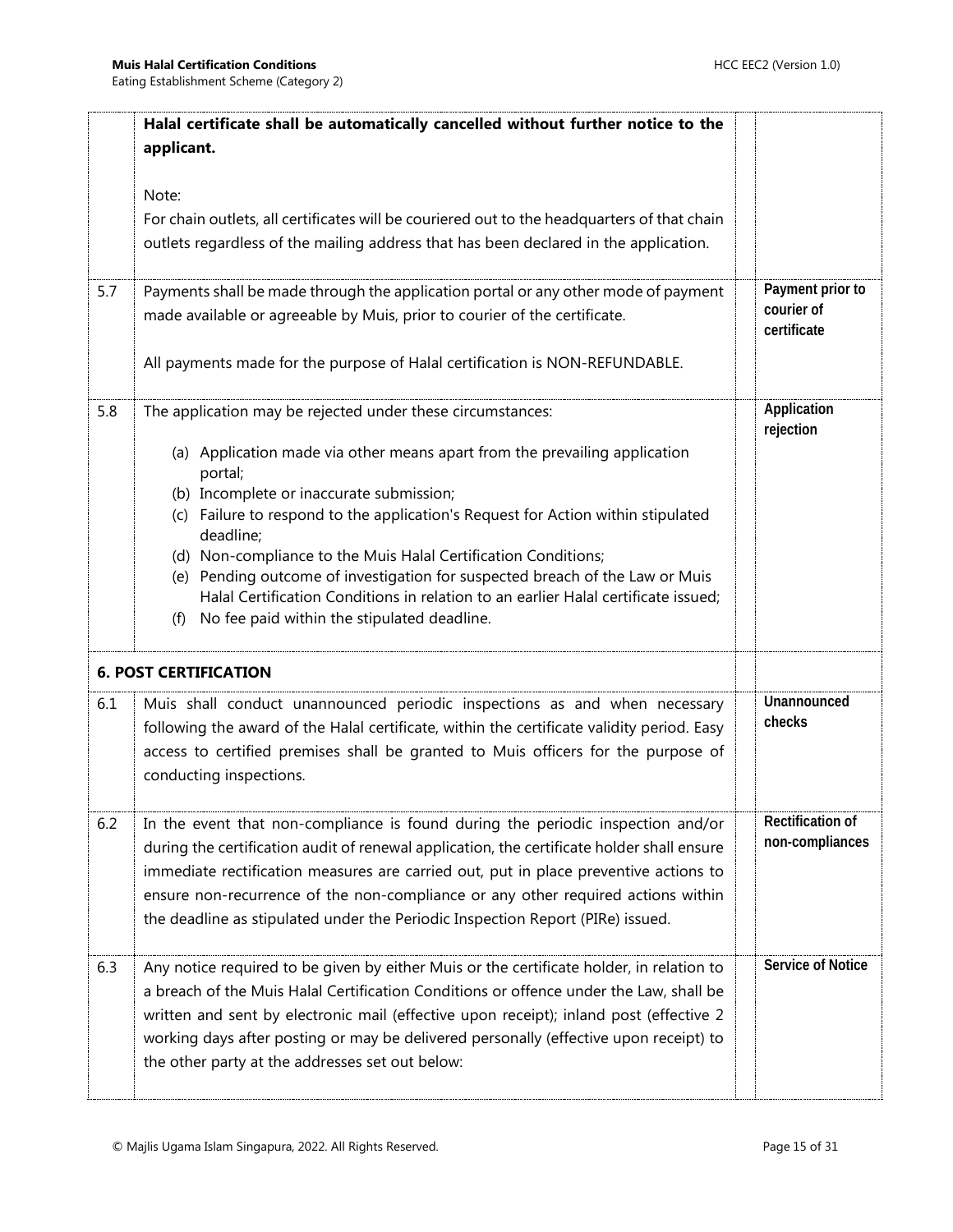|     | If to the certificate holder $-$ the email address and postal address<br>1.<br>submitted by the certificate holder in the most recent application;                                                                                                                                                        |                                                   |
|-----|-----------------------------------------------------------------------------------------------------------------------------------------------------------------------------------------------------------------------------------------------------------------------------------------------------------|---------------------------------------------------|
|     | If to Muis - Halal Certification Strategic Unit, 23 Mayo Street, Singapore<br>2.<br>208323.                                                                                                                                                                                                               |                                                   |
|     | In proving the delivery of any letter, it shall be sufficient to prove that such letter was<br>properly addressed, stamped and placed in the post or delivered or left at the address<br>indicated if delivered by hand.                                                                                  |                                                   |
| 6.4 | The applicant shall submit an Amend application if there is any of the following<br>changes to the application submitted earlier with exception for Limited Time Offer<br>(LTO) items and Research & Development (R&D) purposes:                                                                          | Updated<br>application<br>details at all<br>times |
|     | (a) Contact information<br>(b) Changes to personnel<br>(c) Changes in particulars of personnel<br>(d) Details of medium- and high-risk ingredients (refer to Annex A)<br>(e) Details of suppliers<br>Details of menu<br>(f)<br>(g) Size and/or layout of premises<br>(h) Establishment of a virtual brand |                                                   |
|     | Failure to declare the changes may affect the certification status of the related<br>premises.                                                                                                                                                                                                            |                                                   |
|     | For LTO items, the applicant shall submit the relevant supporting documents via email<br>at least 4 weeks before to Muis and obtain Muis' approval before marketing for LTO<br>items is done.                                                                                                             |                                                   |
|     | For R&D purposes, the applicant shall submit the relevant supporting documents via<br>email to Muis and obtain Muis' approval before R&D process is embarked.                                                                                                                                             |                                                   |
| 6.5 | Halal Certificate is not transferable.<br>In the event the Halal certificate holder moves the business location:                                                                                                                                                                                          | Change of<br>address                              |
|     | The existing Halal certificate is automatically cancelled / invalid. No Halal-<br>1.<br>related claims shall be made for this new location prior to obtaining a Halal<br>certificate;                                                                                                                     |                                                   |
|     | 2. For chain or franchise outlets, the certificate holder shall submit a new<br>application within 14 working days from the opening date of a new outlet<br>or from the date of relocation;<br>3. For non-chain outlets or outlets that do not bear the same business name                                |                                                   |
|     | as their other Halal-certified outlets, related entities or businesses, the<br>certificate holder may submit a new application should it wish to obtain<br>certification for the premises in the new location.                                                                                            |                                                   |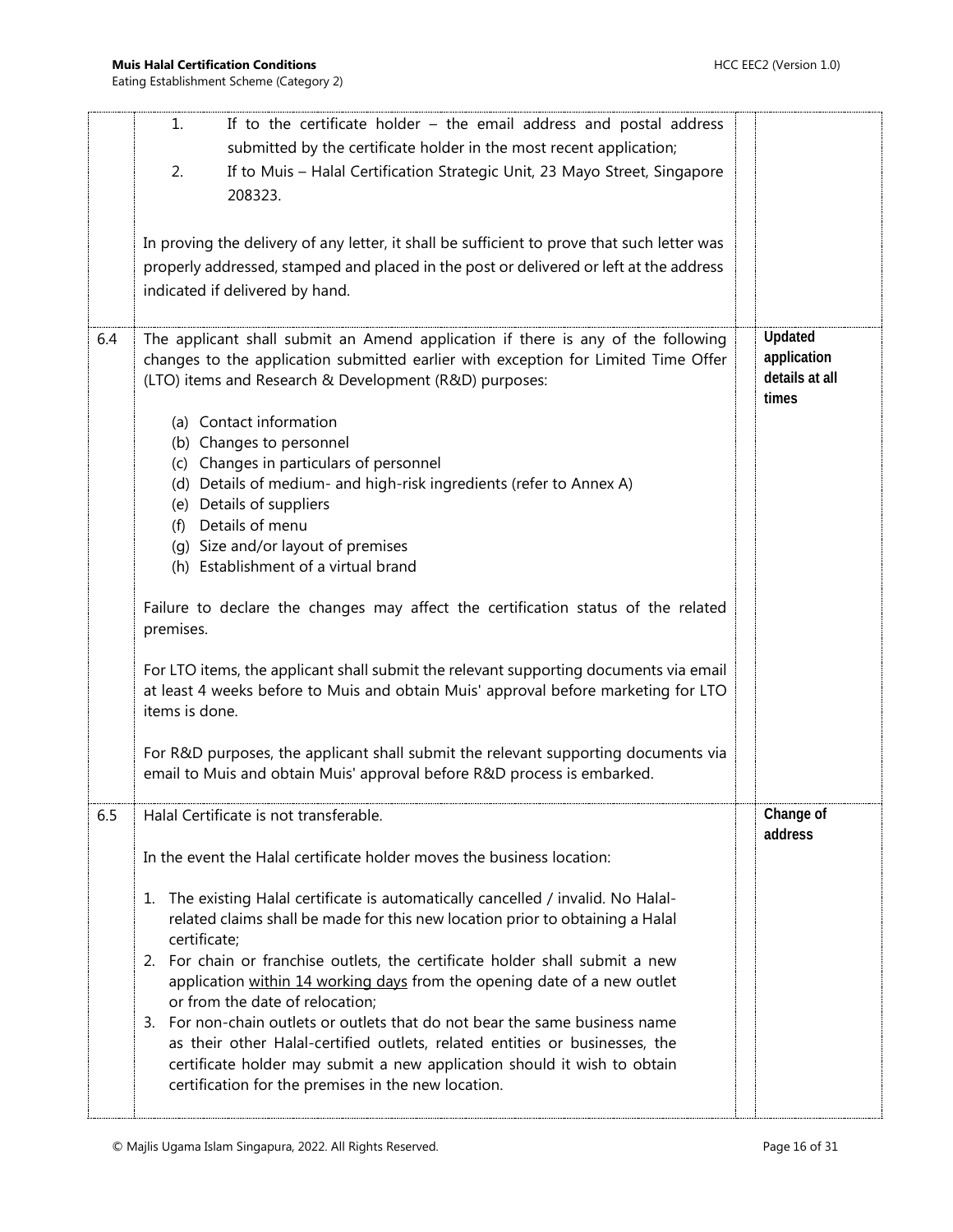<span id="page-16-0"></span>

| 6.6  | No other operator or company shall be allowed usage of the certificate holder's<br>premises without the prior written approval of Muis which approval may be refused<br>absolutely or given on such terms Muis may at its discretion deems fit.                                                                                                                                                                                                                                                                                                                                                                                | Usage of<br>premises by<br>external parties              |
|------|--------------------------------------------------------------------------------------------------------------------------------------------------------------------------------------------------------------------------------------------------------------------------------------------------------------------------------------------------------------------------------------------------------------------------------------------------------------------------------------------------------------------------------------------------------------------------------------------------------------------------------|----------------------------------------------------------|
| 6.7  | In the event of public feedback, whether by way of a complaint or otherwise, the<br>certificate holder shall account to Muis and provide a written explanation within 3<br>working days of Muis' written request.                                                                                                                                                                                                                                                                                                                                                                                                              | <b>Explanation on</b><br>public feedback                 |
| 6.8  | Muis may collect relevant samples, photographs or other materials for the purpose of<br>checks and verification.                                                                                                                                                                                                                                                                                                                                                                                                                                                                                                               | Evidence<br>collection                                   |
| 6.9  | Renewal applications will be auto-submitted 120 days prior to expiry of the Halal<br>certificate. Certificate holders shall:<br>(a) access the application portal regularly for information on application status<br>and Request For Action notices. Email notifications will be sent to the<br>applicant's email address indicated during application.<br>(b) be prepared for a site audit by Muis after applicant has commenced<br>operations. Repeat audits may be conducted, as and when necessary.<br>be informed that no amend applications can be submitted once renewal<br>(C)<br>application has been auto-submitted. | Automated<br>submission of<br>renewal<br>application     |
| 6.10 | Automated email reminders may be sent to the applicant's email address indicated<br>during application subject to the systems functionality. However, Muis does not<br>undertake any responsibility of ensuring that the automated email reminders reach<br>and/or are communicated to the intended recipient.                                                                                                                                                                                                                                                                                                                 | Automated<br>reminders to<br>registered email<br>address |
|      | 7. PUBLICITY                                                                                                                                                                                                                                                                                                                                                                                                                                                                                                                                                                                                                   |                                                          |
| 7.1  | Any form of advertising, signboard, menu card / board and corporate collaterals<br>(business cards, invoices, etc.) shall -<br>(a) not mislead on the Halal status of the establishment, menu items, products<br>sold;<br>(b) not make claims that premises beyond the scope of certification are Halal-<br>certified;<br>not resemble those belonging to their non Halal-certified business entities<br>(C)<br>(including logos).                                                                                                                                                                                             | Publicity                                                |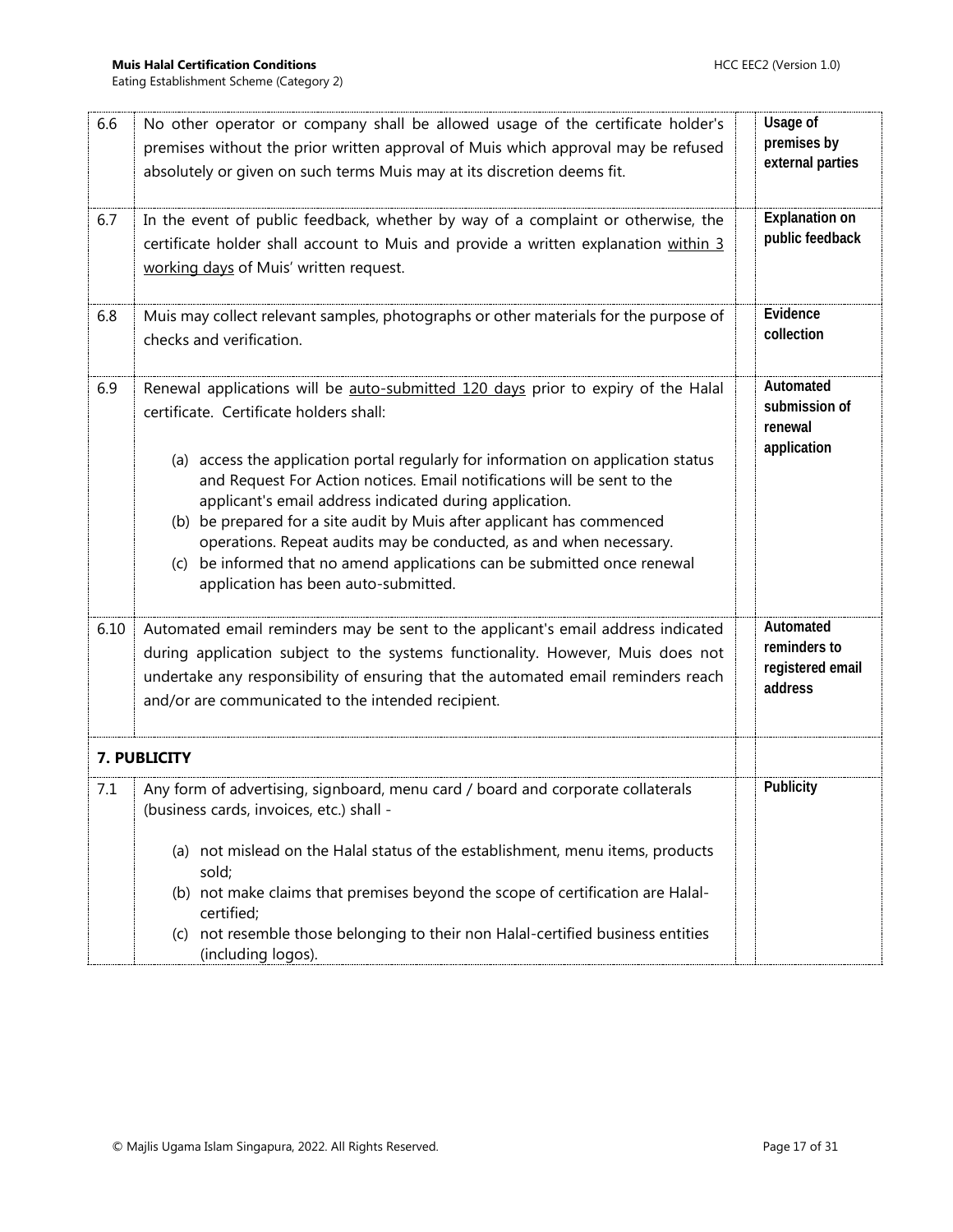<span id="page-17-0"></span>

|     | Note:                                                                                                                                                    |                                             |
|-----|----------------------------------------------------------------------------------------------------------------------------------------------------------|---------------------------------------------|
|     | For example, company / establishment that applies for Halal certification under<br>the:                                                                  |                                             |
|     | Halal Section sub-scheme shall not claim that the supermarket is Halal-<br>1.<br>certified;                                                              |                                             |
|     | Food Station sub-scheme shall not claim that the restaurant is Halal-<br>2.<br>certified;                                                                |                                             |
|     | Staff Canteen Stall sub-scheme shall not claim the operating company is<br>3.<br>Halal certified;                                                        |                                             |
|     | Food Kiosk sub-scheme shall not claim that its convenience store is Halal-<br>4.<br>certified.                                                           |                                             |
|     |                                                                                                                                                          |                                             |
| 7.2 | Muis shall, at its discretion, publish a certification status listing of all certificate holders<br>as it deems fit with such details as it deems fit.   | Status listing of<br>certificate<br>holders |
|     | 8. MUIS HALAL CERTIFICATE / CERTIFICATION MARK                                                                                                           |                                             |
| 8.1 | The Halal certificate shall be issued upon approval of the application, full payment of                                                                  | <b>Issuance of</b>                          |
|     | fees and any outstanding dues as advised by Muis.                                                                                                        | certificate                                 |
| 8.2 | The original Halal certificate issued -                                                                                                                  | Validity of<br>certificate                  |
|     | (a) is valid for the period stipulated on the certificate;                                                                                               |                                             |
|     | (b) shall be displayed for easy public viewing within the certified premises only;<br>(c) shall NOT be displayed beyond its expiry date;                 |                                             |
|     | (d) shall NOT have copies made and advertised in any form that is misleading<br>(online and offline).                                                    |                                             |
| 8.3 | The Halal certificate, Halal certification mark and/or any part of it is the property of<br>Muis. The certificate holder shall -                         | Certificate is the<br>property of Muis      |
|     | (a) be held responsible for the certificate issued to him or her;                                                                                        |                                             |
|     | (b) ensure the certificate and certificate mark are not misused in any manner;                                                                           |                                             |
|     | (c) shall return the certificate to Muis                                                                                                                 |                                             |
|     | Upon closure of certified premises before expiry date of<br>i.<br>certificate;                                                                           |                                             |
|     | Immediately upon demand.<br>ii.                                                                                                                          |                                             |
| 8.4 | The certificate holder shall immediately lodge a police report for any loss of the Halal<br>certificate and forward a copy to Muis via info@muis.gov.sg. | Loss of<br>certificate                      |
|     |                                                                                                                                                          |                                             |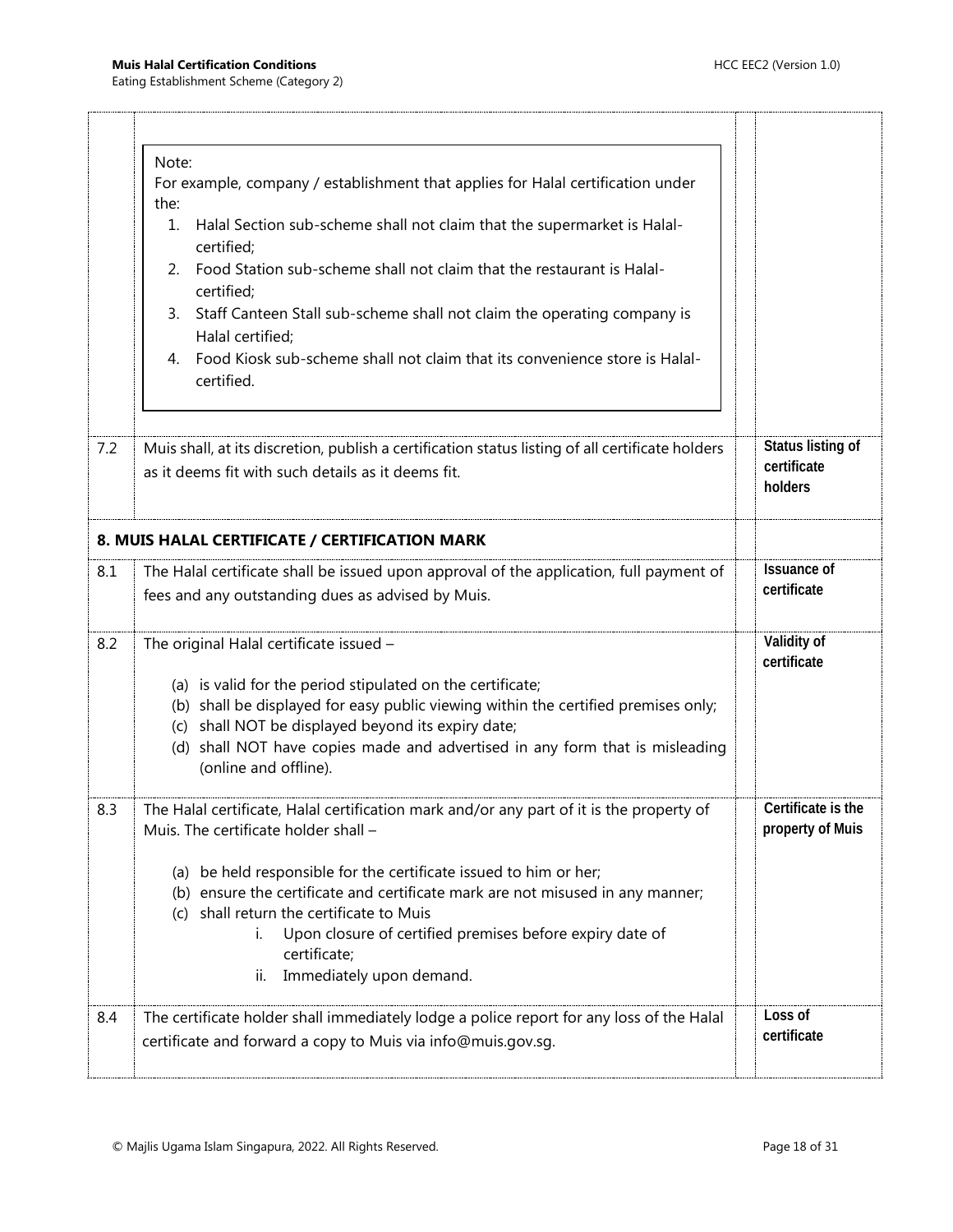| 8.5 | The Halal certification mark and/or any part of it is the property of Muis, the certificate<br>holder shall ensure that all parties interested to use and reproduce the Halal<br>certification mark and/or any part thereof in any kind or form shall obtain prior written<br>approval from Muis before using or reproducing the same, which approval may be<br>withheld absolutely or given on such terms as Muis deems fit.                                                                                                                                                                                                                                                                                                                                                                                                                                                                                                                                                                                                                                                         | Approval before<br>using or<br>reproducing<br>certificate / mark |
|-----|---------------------------------------------------------------------------------------------------------------------------------------------------------------------------------------------------------------------------------------------------------------------------------------------------------------------------------------------------------------------------------------------------------------------------------------------------------------------------------------------------------------------------------------------------------------------------------------------------------------------------------------------------------------------------------------------------------------------------------------------------------------------------------------------------------------------------------------------------------------------------------------------------------------------------------------------------------------------------------------------------------------------------------------------------------------------------------------|------------------------------------------------------------------|
| 8.6 | The certificate holder shall adhere to the specification of the Halal certification mark<br>stipulated in Annex D.                                                                                                                                                                                                                                                                                                                                                                                                                                                                                                                                                                                                                                                                                                                                                                                                                                                                                                                                                                    | Adherence to<br>specifications of<br>mark                        |
| 8.7 | Muis reserves the right to suspend or revoke the Halal certificate with immediate effect<br>upon written notice to the certificate holder, in the event that the certificate holder is<br>found to:                                                                                                                                                                                                                                                                                                                                                                                                                                                                                                                                                                                                                                                                                                                                                                                                                                                                                   | Suspension /<br>revocation of<br>certificate                     |
|     | (a) have breached any of the Muis Halal Certification Conditions;<br>(b) have made or caused to make any false or fraudulent declaration,<br>certification or representation, either in writing or otherwise;<br>(c) have its operating licence issued by the relevant food authority suspended;<br>(d) have ceased to carry on its business or threatens to do so;<br>(e) have appointed over all or any part of the assets or undertake a receiver,<br>judicial manager or similar officer;<br>(f) have filed or be the subject of a petition for judicial management;<br>(q) have ceased to do business in the normal course for a continuous period of<br>more than 30 days;<br>(h) Have made any arrangement for the benefit of its creditors;<br>Have gone into liquidation or bankruptcy, save for the purposes of a genuine<br>(i)<br>amalgamation or reconstruction; and/or<br>Have been convicted of any offence of such a nature that, in the opinion of<br>(i)<br>Muis, is undesirable that the Halal certificate holder should continue to hold<br>the Halal certificate |                                                                  |
| 8.8 | Upon expiry, suspension or revocation of the Halal certificate, the certificate holder<br>shall immediately:                                                                                                                                                                                                                                                                                                                                                                                                                                                                                                                                                                                                                                                                                                                                                                                                                                                                                                                                                                          | Cessation of use<br>of certificate /<br>mark upon                |
|     | (a) cease the display of the Halal certificate;<br>(b) cease all further use of the Halal certification mark;<br>(c) cease all publications, circulation of material and advertisements bearing the<br>Halal certification mark;<br>(d) cease all Halal-related claims in relation to the affected premises;<br>(e) inform parties using or reproducing the Halal certification mark in relation to<br>the affected establishment to cease usage and reproduction of the mark.<br>Further or in the alternative, should Muis' investigation into the breach of the Muis                                                                                                                                                                                                                                                                                                                                                                                                                                                                                                               | suspension /<br>revocation                                       |
|     | Halal Certification Conditions be on-going and/or until the certificate holder has<br>made suitable recompense for the breach to the satisfaction of Muis, the certificate                                                                                                                                                                                                                                                                                                                                                                                                                                                                                                                                                                                                                                                                                                                                                                                                                                                                                                            |                                                                  |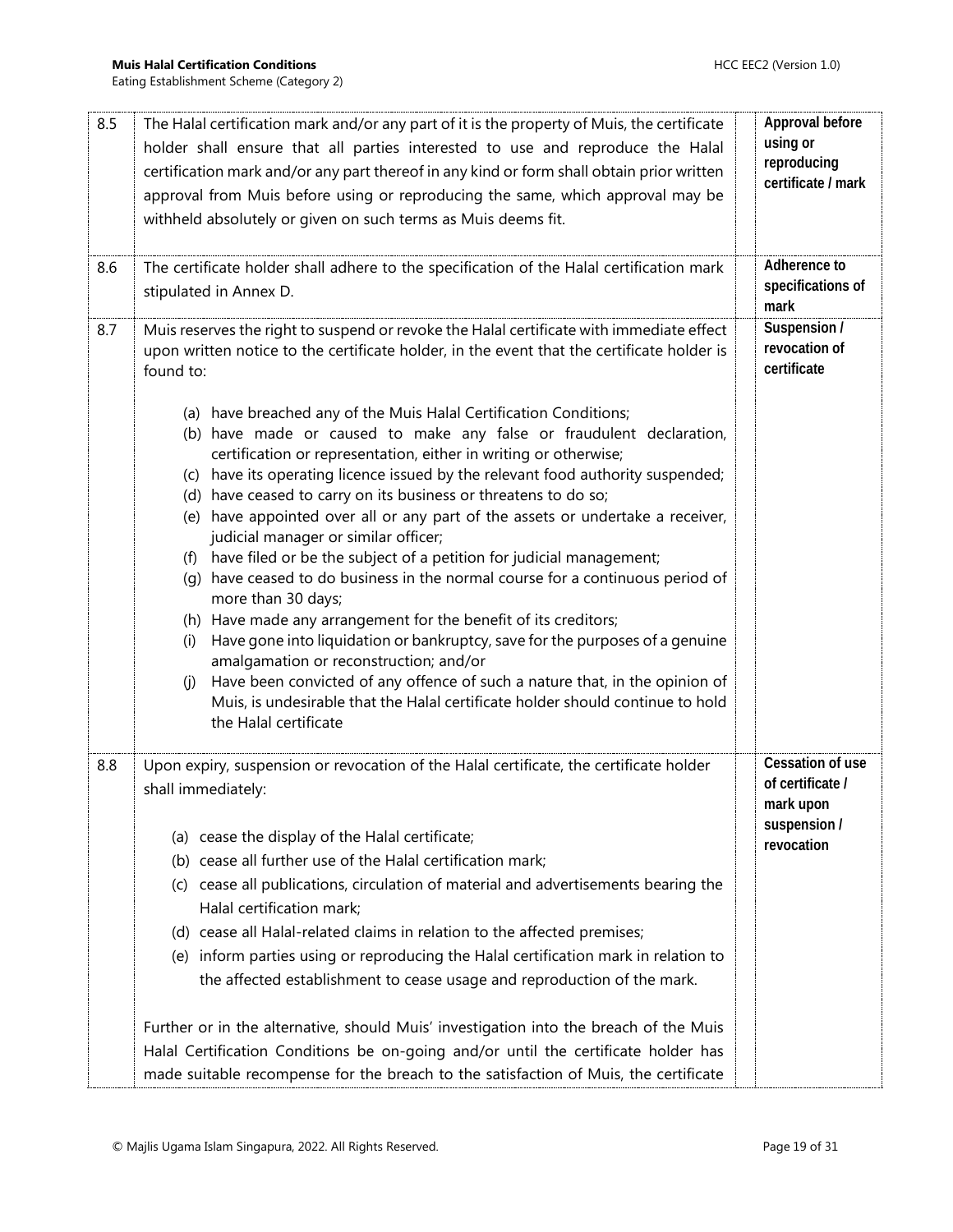<span id="page-19-0"></span>

|     | holder shall not make changes to the existing Halal certificate by submitting a change<br>or renewal application and / or apply for a new Halal certificate.                                                                                                                                                                                                                                                                                                                                                                                                                                                                                                                                                                                        |                                                                   |
|-----|-----------------------------------------------------------------------------------------------------------------------------------------------------------------------------------------------------------------------------------------------------------------------------------------------------------------------------------------------------------------------------------------------------------------------------------------------------------------------------------------------------------------------------------------------------------------------------------------------------------------------------------------------------------------------------------------------------------------------------------------------------|-------------------------------------------------------------------|
|     | The applicant shall pass a one-time reinstatement audit if the suspension period ends<br>before the certificate's expiry. Applicant shall set the audit date with Muis at least 2<br>weeks prior to the end of suspension. Failing the re-instatement audit, Muis may<br>extend the suspension till the certificate's expiry.                                                                                                                                                                                                                                                                                                                                                                                                                       |                                                                   |
|     | <b>9. OTHER CONDITIONS</b>                                                                                                                                                                                                                                                                                                                                                                                                                                                                                                                                                                                                                                                                                                                          |                                                                   |
| 9.1 | The applicant / certificate holder shall at all times keep Muis fully indemnified against<br>all claims, damages, expenses or costs (including those asserted by third parties)<br>arising directly or indirectly from any breach by the certificate holder and/or applicant<br>of any provision of the Muis Halal Certification Conditions or the Halal certificate or<br>otherwise arising from or in connection with the unlawful use of the Halal certificate<br>or Halal certification mark or other activities associated therewith by the Halal<br>certificate holder or applicant.                                                                                                                                                          | Muis to be fully<br>indemnified                                   |
| 9.2 | The applicant / certificate holder shall accept Muis' decisions on all Halal related<br>matters as binding. Muis' records of all matters relating to the certificate and<br>application shall be binding on the Halal certificate holder or applicant.                                                                                                                                                                                                                                                                                                                                                                                                                                                                                              | Muis' decisions<br>are binding                                    |
| 9.3 | No exercise or failure to exercise or delay in exercising any right power or remedy<br>vested in Muis under or pursuant to the Muis Halal Certification Conditions shall<br>constitute a waiver by Muis of that or any other right power or remedy. The failure of<br>Muis to insist upon or enforce strict performance by the certificate holder or applicant<br>of any provision of the Muis Halal Certification Conditions or to exercise any right<br>under the Muis Halal Certification Conditions shall not be construed as a waiver or<br>relinquishment to any extent of Muis' right to assert or rely upon any such provision<br>or right in that or any other instance; rather, the same shall be and remain in full force<br>and effect. | Non-exercise of<br>power shall not<br>be construed as<br>waiver   |
| 9.4 | The applicant / certificate holder shall provide consent to forensic audit(s) of all its<br>business records in the event of any breaches of the terms thereof.                                                                                                                                                                                                                                                                                                                                                                                                                                                                                                                                                                                     | Consent to<br>forensic audit                                      |
| 9.5 | Muis may at any time, upon written notice to the applicant / certificate holder, vary,<br>remove or add to any one or more of the Muis Halal Certification Conditions. Such<br>change shall take effect from the date stated in the notice, unless otherwise specified<br>in the notice.                                                                                                                                                                                                                                                                                                                                                                                                                                                            | Amendments to<br><b>Muis Halal</b><br>Certification<br>Conditions |
| 9.6 | Muis may review all applications and/or approvals for Halal certificates as it deems<br>necessary.                                                                                                                                                                                                                                                                                                                                                                                                                                                                                                                                                                                                                                                  | Review of<br>applications                                         |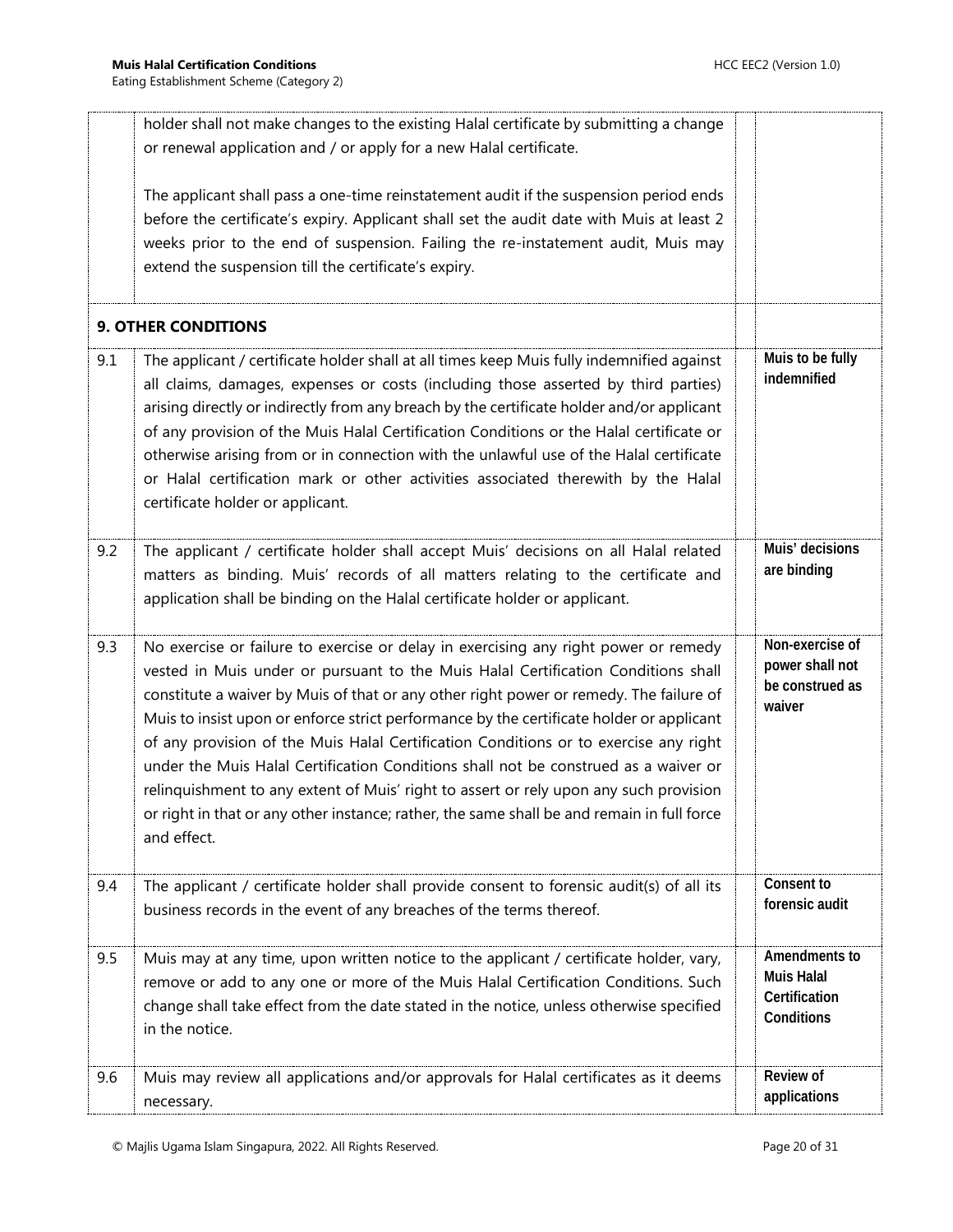Eating Establishment Scheme (Category 2)

|  | Muis reserves the right to not proceed with the processing of an application, if the | Applications |
|--|--------------------------------------------------------------------------------------|--------------|
|  | nature of that application is deemed sensitive.                                      | deemed       |
|  |                                                                                      | sensitive    |
|  |                                                                                      |              |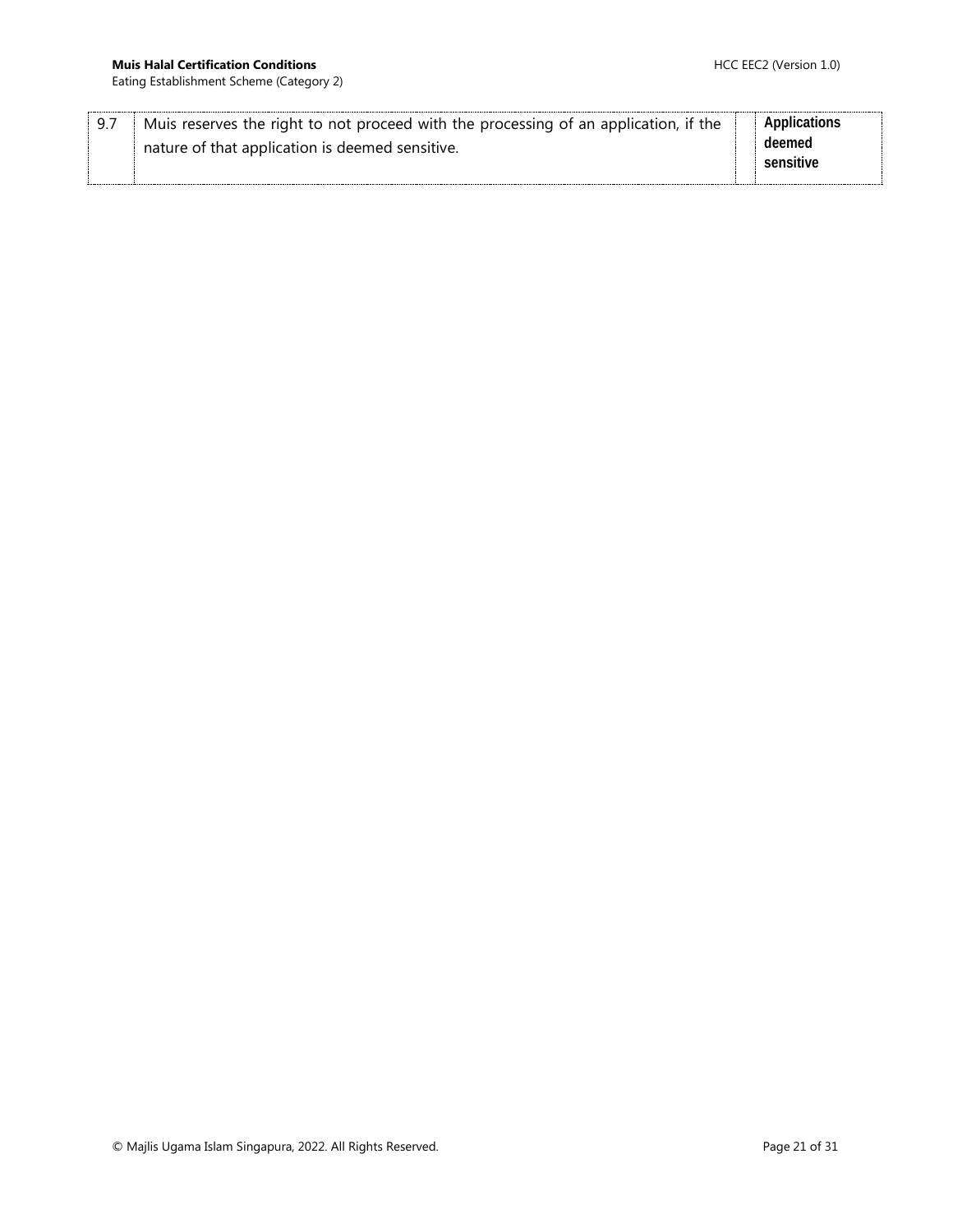## **ANNEX A – TYPES OF INGREDIENTS**

#### <span id="page-21-0"></span>**Pursuant to Clause 3.5, all ingredients and food products prior to purchase shall be substantiated with product specifications or labels.**

| <b>Types of Halal</b><br><b>Risk</b>                   | Low                                                                                                                                                | Medium - Low                                                                                                                                                                   | Medium - High                                                                                                                                                                                                                                                                                    | High                                                                                                                                                                                                          |
|--------------------------------------------------------|----------------------------------------------------------------------------------------------------------------------------------------------------|--------------------------------------------------------------------------------------------------------------------------------------------------------------------------------|--------------------------------------------------------------------------------------------------------------------------------------------------------------------------------------------------------------------------------------------------------------------------------------------------|---------------------------------------------------------------------------------------------------------------------------------------------------------------------------------------------------------------|
| <b>Types of</b><br>ingredients                         | • Plant materials<br>• Pure seafood<br>• Legumes &<br>lentils<br>• Rice<br>$\bullet$ Salt<br>$\bullet$ Ice<br>• Spices<br>• Synthetic<br>Chemicals | Soy Bean pdts<br>Olive Oil<br>Sesame Oil<br>Vegetable Oil<br>$\bullet$<br>Synthetic<br>vinegar<br><b>Noodles</b><br>Pasta<br>Food additives<br>(excl animal-<br>derived E400s) | Enzymes<br>٠<br>Cheese &<br>byproducts<br>E400s Food<br>$\bullet$<br>Additives<br>(animal-<br>derived)<br><b>Canned Foods</b><br>$\bullet$<br>Confectionery<br>٠<br>& Pastry<br>Dairy Products<br>$\bullet$<br>Processed<br>$\bullet$<br>seafood<br>Sauces &<br>Condiments<br>Pure vinegars<br>٠ | Meat & meat-<br>$\bullet$<br>based items<br>Poultry &<br>٠<br>poultry-based<br>items<br>Beef extracts<br>$\bullet$<br>Beef tallow<br>$\bullet$<br>Chicken skin<br>Chicken fat<br>Flavourings<br>٠<br>Gelatine |
| <b>Types of</b><br><b>Documents</b><br><b>Required</b> |                                                                                                                                                    | General<br>$\bullet$<br>questionnaire<br>(if necessary)                                                                                                                        | General<br>$\bullet$<br>questionnaire<br>Muis-<br>$\bullet$<br>recognised<br>Halal<br>certificate* or<br>laboratory<br>analysis report<br>(if necessary)                                                                                                                                         | Muis-<br>$\bullet$<br>recognised<br>Halal<br>certificate*                                                                                                                                                     |

\* All applicants / certificate holders are strongly advised to check the updated list of Muis-recognised Halal certification bodies from the prevailing application portal or Muis website prior to procuring the ingredients.

#### **NOTE**

The above list serves as a general guideline and not limited to and/or conclusive. If necessary, Muis shall have the discretion to request more information or documents on the ingredients.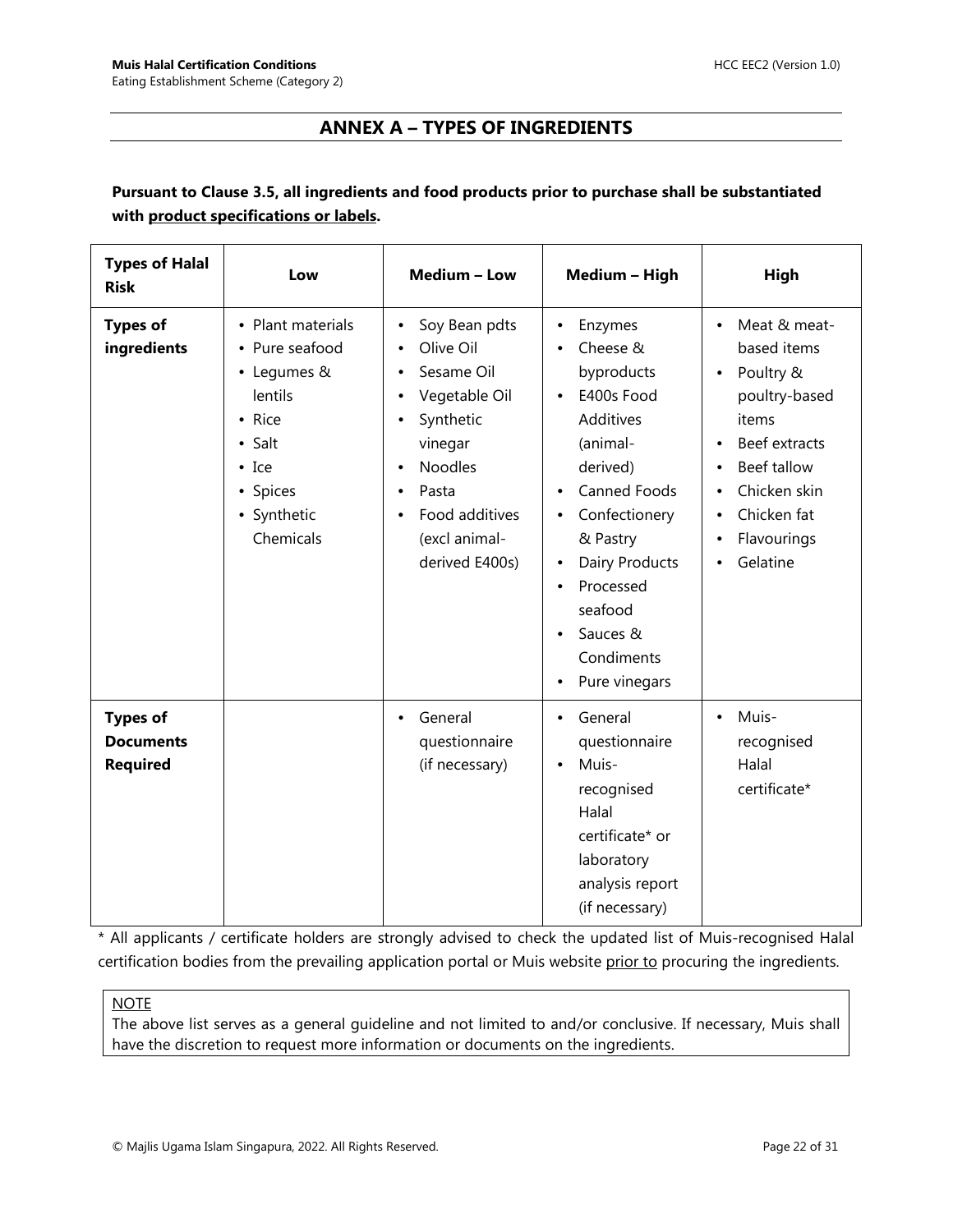## **ANNEX B – SAMPLE HALMQ PLAN**

<span id="page-22-0"></span>

|         |            | <b>Process</b>                                 | Halal                                                                                                  | <b>Control</b>                                                                                                                                                                                                                                                                                                                                      | <b>Allowable</b><br>Limit /          |                                        | <b>Monitoring System</b>                                                                                                                                                                                                                                                                                                                          |                                    |                         | <b>Corrective Action</b>                                                                                                                                                                  | <b>Preventive Action</b>                                                                                           |                                                                                                                             |
|---------|------------|------------------------------------------------|--------------------------------------------------------------------------------------------------------|-----------------------------------------------------------------------------------------------------------------------------------------------------------------------------------------------------------------------------------------------------------------------------------------------------------------------------------------------------|--------------------------------------|----------------------------------------|---------------------------------------------------------------------------------------------------------------------------------------------------------------------------------------------------------------------------------------------------------------------------------------------------------------------------------------------------|------------------------------------|-------------------------|-------------------------------------------------------------------------------------------------------------------------------------------------------------------------------------------|--------------------------------------------------------------------------------------------------------------------|-----------------------------------------------------------------------------------------------------------------------------|
|         | <b>HAP</b> | <b>Step</b>                                    | <b>Threat</b>                                                                                          | Measure(s)                                                                                                                                                                                                                                                                                                                                          | <b>Prescribed</b><br><b>Practice</b> | What?                                  | How?                                                                                                                                                                                                                                                                                                                                              | When?                              | Who?                    | Immediate<br><b>Correction</b>                                                                                                                                                            | To prevent<br>recurrence                                                                                           | To prevent<br>occurrence                                                                                                    |
| EXAMPLE | 1          | Procurement<br>of raw<br>materials<br>(Step 1) | Procurement<br>of non-Halal<br>raw<br>materials /<br>processing<br>aids (e.g.<br>non-Halal<br>chicken) | • Obtain Halal<br>certificates<br>for meat /<br>poultry items<br>• Obtain Halal<br>certificates,<br>product<br>specifications,<br>detailed Halal<br>questionnaire<br>and/or<br>laboratory<br>analysis<br>report for<br>non-meat<br>and poultry<br>raw materials<br>- Attain Muis'<br>approval<br>prior to<br>procurement<br>of ALL raw<br>materials | Zero<br>tolerance                    | Halal<br>status of<br>raw<br>materials | • Check Halal<br>certificates<br>for meat /<br>poultry items<br>• Check Halal<br>certificates,<br>product<br>specifications,<br>detailed Halal<br>questionnaire<br>and/or<br>laboratory<br>analysis<br>report for<br>non-meat<br>and poultry<br>raw materials<br>- Attain Muis'<br>approval<br>prior to<br>procurement<br>of ALL raw<br>materials | Procurement<br>of raw<br>materials | Purchasing<br>Executive | • Cancel<br>order<br>$\blacksquare$ Call<br>supplier<br>$\blacksquare$ Inform<br>Purchasing<br>Manager;<br>Halal<br>Team<br>member)<br>$-$ Fill up<br>Halal<br>Incident<br>report<br>form | - Retrain<br>officer<br>involved in<br>the<br>procurement<br>step<br><b>Establish</b><br>approved<br>supplier list | • Periodically audit<br>suppliers<br>• Consider use of<br>technology to<br>prevent human<br>error during<br>order placement |
|         |            |                                                |                                                                                                        |                                                                                                                                                                                                                                                                                                                                                     |                                      |                                        |                                                                                                                                                                                                                                                                                                                                                   |                                    |                         |                                                                                                                                                                                           |                                                                                                                    |                                                                                                                             |

**Approved By : \_\_\_\_\_\_\_\_\_\_\_\_\_\_\_\_\_\_\_\_\_\_\_\_\_\_\_\_ Version No. : \_\_\_\_\_\_\_\_\_\_\_\_\_\_\_\_\_\_\_\_\_\_\_\_\_\_\_\_**

**Approval Date : \_\_\_\_\_\_\_\_\_\_\_\_\_\_\_\_\_\_\_\_\_\_\_\_\_\_\_\_**

**Effective Date : \_\_\_\_\_\_\_\_\_\_\_\_\_\_\_\_\_\_\_\_\_\_\_\_\_\_\_\_ Company Seal :**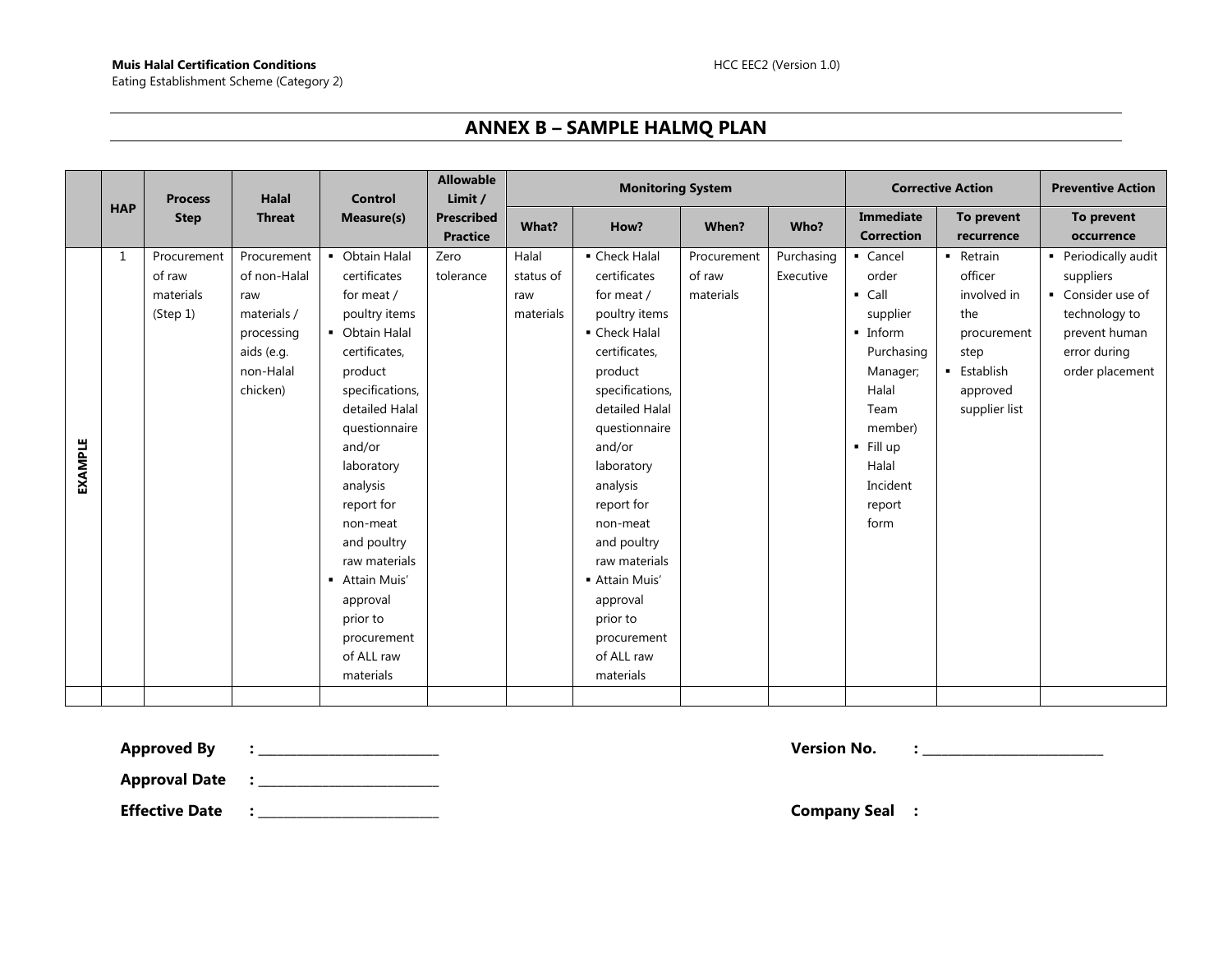<span id="page-23-0"></span>

| <b>Administration of</b>                    | An Act relating to Muslims and to make provision for regulating Muslim                                                                                                                                                                             |
|---------------------------------------------|----------------------------------------------------------------------------------------------------------------------------------------------------------------------------------------------------------------------------------------------------|
| <b>Muslim Law Act</b>                       | religious affairs and to constitute a council to advise on matters relating to                                                                                                                                                                     |
| (AMLA)                                      | the Muslim religion in Singapore and a Syariah Court.                                                                                                                                                                                              |
| <b>Additive</b>                             | Substances added to food to preserve flavour or enhance its taste and/or<br>appearance.                                                                                                                                                            |
| <b>Amend Application</b>                    | Application submitted via the application portal seeking approval for the<br>changes to the previously approved Halal application.                                                                                                                 |
| <b>Allowable Limit</b>                      | The value of a monitored action which separates acceptable from the<br>unacceptable. Examples include voltage for stunning of animal, amount of<br>ethanol, etc.                                                                                   |
| <b>Applicant</b>                            | Company / Establishment submitting an application for the purpose of Halal<br>certification.                                                                                                                                                       |
| <b>Central Kitchen</b>                      | Kitchen which prepares semi- / fully- processed items and transports to its<br>retail outlets for further processing or use, prior to sale of the finished items<br>or for sale as is condition.                                                   |
| <b>Chain Outlets</b>                        | More than one outlet bearing the same<br>business name and/or<br>management.                                                                                                                                                                       |
| <b>Competent Muslim</b><br><b>Personnel</b> | Muslim personnel who have successfully completed the mandatory Halal<br>training programme mandated by Muis or have been assessed to be<br>competent by Muis via a competency assessment.                                                          |
| <b>Control Measure</b>                      | Any action and/or activity required to eliminate Halal threats.                                                                                                                                                                                    |
| <b>Corrective Action</b>                    | Any action to be taken when the results of monitoring at the HAP indicate<br>a loss of control.                                                                                                                                                    |
| <b>Documentation</b>                        | Written proof of step-by-step process documenting a routine.                                                                                                                                                                                       |
| <b>Express Application</b>                  | Application processing shall be initiated within 7 working days upon<br>submission of a New application and payment of the non-refundable<br>application fees. It does not quarantee the issuance of a Halal certificate<br>within 7 working days. |
| Food                                        | Includes drinks.                                                                                                                                                                                                                                   |
| <b>Food Kiosk</b>                           | Takeaway food kiosk at petrol station. It shall apply for the Food Kiosk sub-<br>scheme under the Eating Establishment scheme.                                                                                                                     |

### **ANNEX C – GLOSSARY**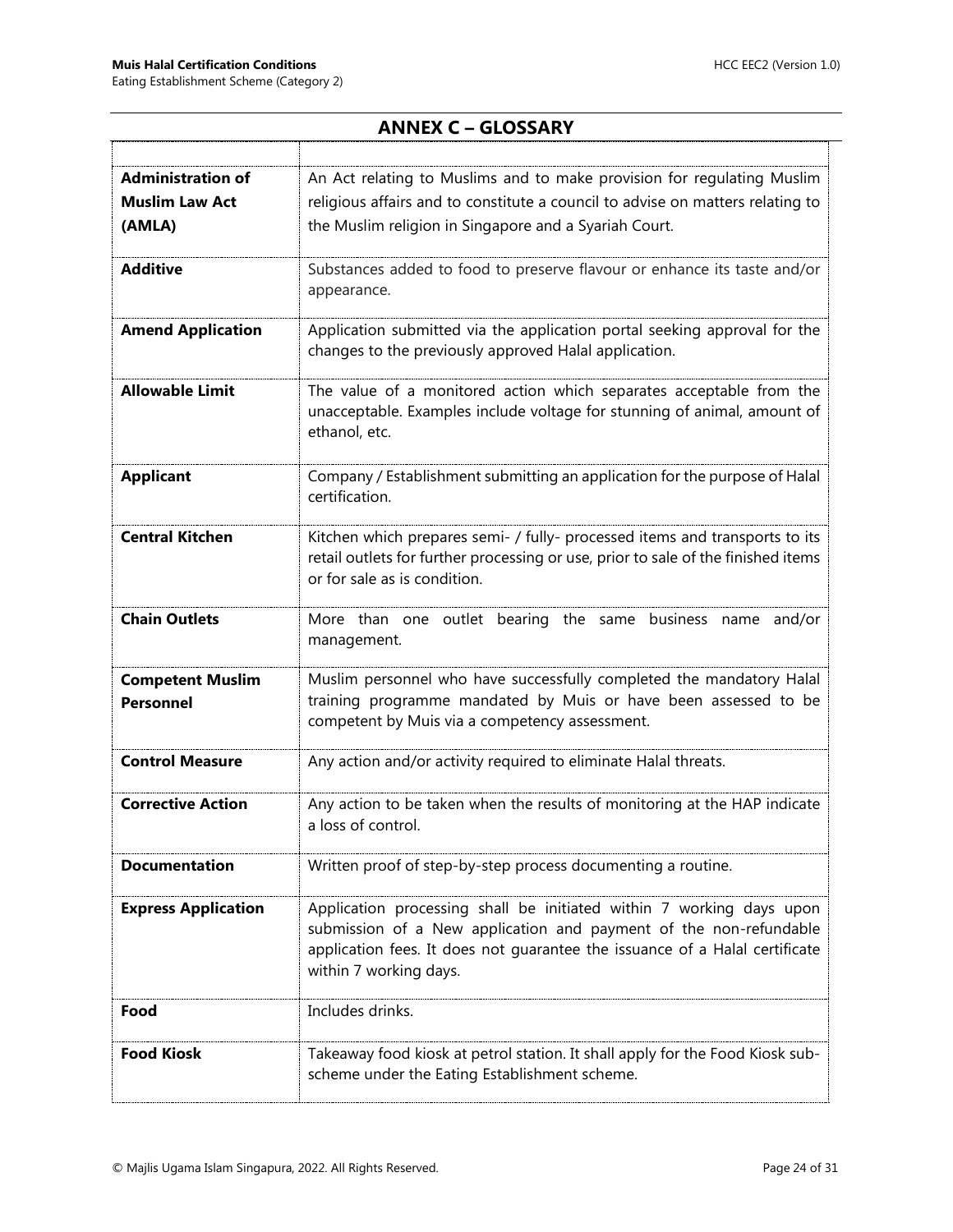| <b>Food Station</b>                   | Compartmentalised station serving food or drinks located in a hotel<br>restaurant, that (i) conducts minimal preparation / cooking, and (ii) has an<br>external Halal-certified kitchen within the hotel for the preparation of food<br>or drinks. It shall apply for the Food Station sub-scheme under the Eating<br>Establishment scheme.                                                              |
|---------------------------------------|----------------------------------------------------------------------------------------------------------------------------------------------------------------------------------------------------------------------------------------------------------------------------------------------------------------------------------------------------------------------------------------------------------|
| <b>Franchise Outlets</b>              | The right or license granted by a company to an individual / company to<br>operate a business / establishment at a specific location using their name<br>and system.                                                                                                                                                                                                                                     |
| Halal                                 | Means "Permissible".                                                                                                                                                                                                                                                                                                                                                                                     |
|                                       | Halal, in relation to any product, service or activity, means the requirements<br>of the Muslim law are complied with in the production, processing,<br>marketing, display or carrying out, as the case may be, of that product,<br>service or activity.                                                                                                                                                 |
|                                       | Refer to the Singapore Muis Halal Standard on 'General Guidelines for the<br>Handling and Processing of Halal Food' (MUIS-HC-S001) for more<br>information.                                                                                                                                                                                                                                              |
| <b>Halal Assurance Officer</b>        | A member of the Halal Team who is a Muslim and has attended a mandatory<br>Halal training programme mandated by Muis or have been assessed to be<br>competent by Muis via a competency assessment. The Halal Assurance<br>Officer may or may not be the Halal Team Leader.                                                                                                                               |
| <b>Halal Assurance Point</b><br>(HAP) | A step in an operation which, if controlled and monitored, shall eliminate<br>the occurrence of a Halal threat. An example of this is the point of receiving<br>of raw materials.                                                                                                                                                                                                                        |
| <b>Halal Section</b>                  | Designated area in supermarket. It shall apply for the Halal Section sub-<br>scheme under the Eating Establishment scheme.                                                                                                                                                                                                                                                                               |
| <b>Halal Team</b>                     | A group of appointed personnel responsible for implementing, monitoring<br>and maintaining the Halal system, as well as ensuring that all requirements<br>have been met in accordance with this document. The Team shall comprise<br>management-appointed Halal Team Leader, Halal Assurance Officer and<br>members from multi-disciplinary background, who possess relevant<br>knowledge and expertise. |
| <b>Halal Team Leader</b>              | Management-appointed representative who heads the Halal Team and has<br>attended a mandatory Halal training programme mandated by Muis or have<br>been assessed to be competent by Muis via a competency assessment. The<br>Halal Team Leader shall be someone who has the authority to implement<br>the Muis Halal Certification Conditions and rectify any non-compliance<br>immediately.              |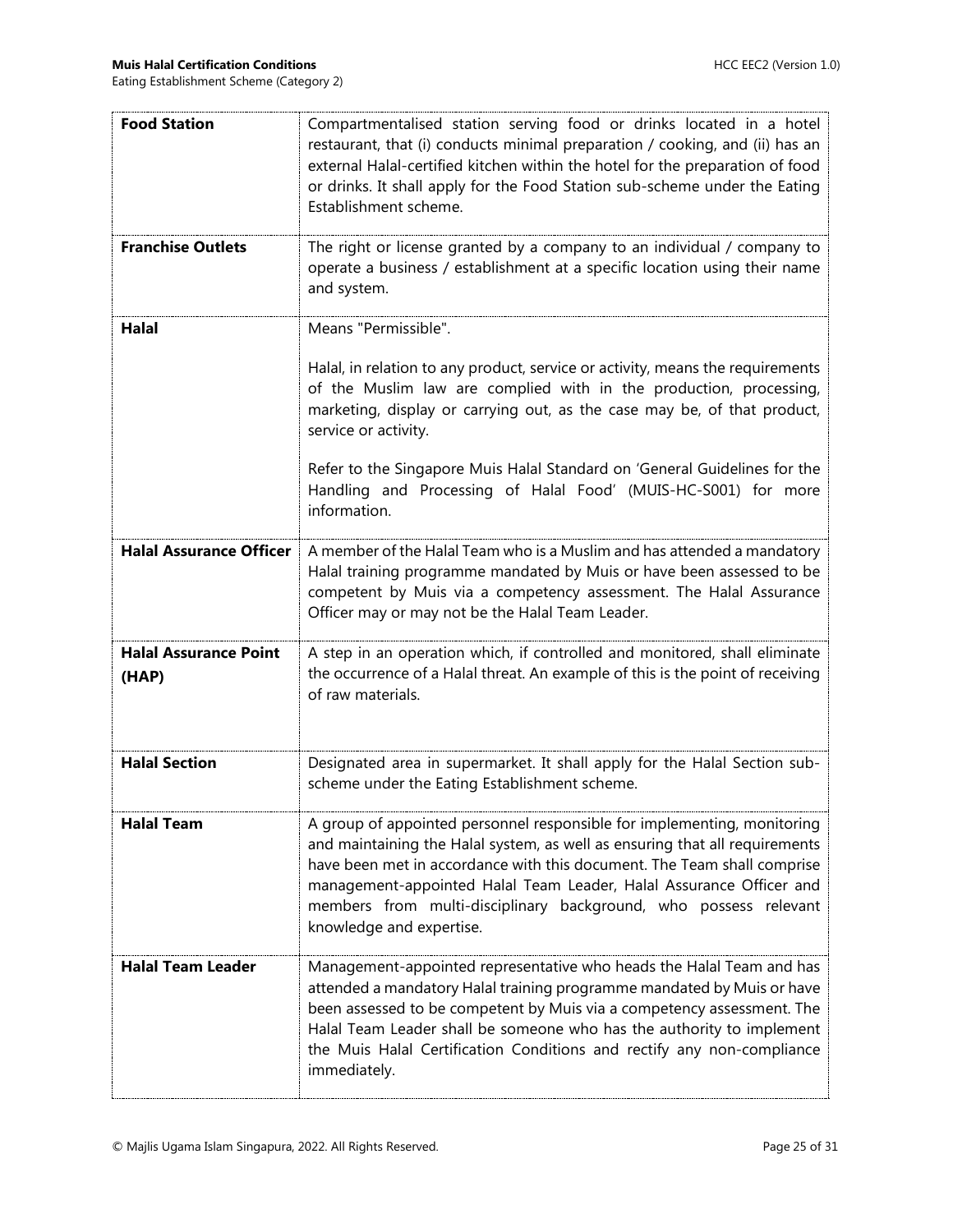| <b>Halal Threat</b>                            | The potential to render a product as non-Halal. Examples include cross-<br>mixing of Halal and non-Halal raw materials, receiving of raw materials that<br>are not prior-approved by Muis, etc.                                                                                                                                                                                                                           |
|------------------------------------------------|---------------------------------------------------------------------------------------------------------------------------------------------------------------------------------------------------------------------------------------------------------------------------------------------------------------------------------------------------------------------------------------------------------------------------|
| <b>Limited Time Offer</b><br>(LTO)             | A special menu item or set of menu items available for a defined short<br>period of time.                                                                                                                                                                                                                                                                                                                                 |
| <b>Menu Item</b>                               | Refers to any item sold or offered to sell by an eating establishment,<br>catering company or a central kitchen.                                                                                                                                                                                                                                                                                                          |
| <b>Monitoring</b>                              | The act of conducting a planned sequence of observations or<br>measurements of control parameters to assess total conformance with<br>specifications and requirements as stipulated in this document.                                                                                                                                                                                                                     |
| <b>Muis Halal Certificate</b>                  | A certificate issued by Muis under Section 88A of the Administration of<br>Muslim Law Act (Cap 3). "Halal certificate", in relation to any product, service<br>or activity, means a certificate to the effect that the requirements of the<br>Muslim Law are complied with in the production, processing, marketing or<br>display of that product, the provision of that service or the carrying out of<br>that activity. |
| <b>Muis Halal</b><br><b>Certification Mark</b> | Refers to any certification mark specified by Muis for use in relation to any<br>product, service or activity in respect of which it has issued a Halal certificate<br>under Section 88A (1) of the Administration of Muslim Law Act (Cap 3).                                                                                                                                                                             |
| <b>Muslim</b>                                  | A person who professes the religion of Islam in accordance with the Muslim<br>Law.                                                                                                                                                                                                                                                                                                                                        |
| <b>New Application</b>                         | Fresh application submitted for the purpose of Halal certification.                                                                                                                                                                                                                                                                                                                                                       |
| <b>Non-Halal</b>                               | Means "not permissible".                                                                                                                                                                                                                                                                                                                                                                                                  |
|                                                | Non-halal, in relation to any product, service or activity, means the<br>requirements of the Muslim law are not complied with in the production,<br>processing, marketing, display or carrying out, as the case may be, of that<br>product, service or activity.                                                                                                                                                          |
|                                                | For the purpose of Halal certification, food and ingredients which are<br>not supported with the relevant documents as shown in Annex A will<br>be regarded as non-Halal.                                                                                                                                                                                                                                                 |
| <b>Normal Application</b>                      | Application processing shall be initiated within 14 working days upon<br>submission of a New application and payment of the non-refundable                                                                                                                                                                                                                                                                                |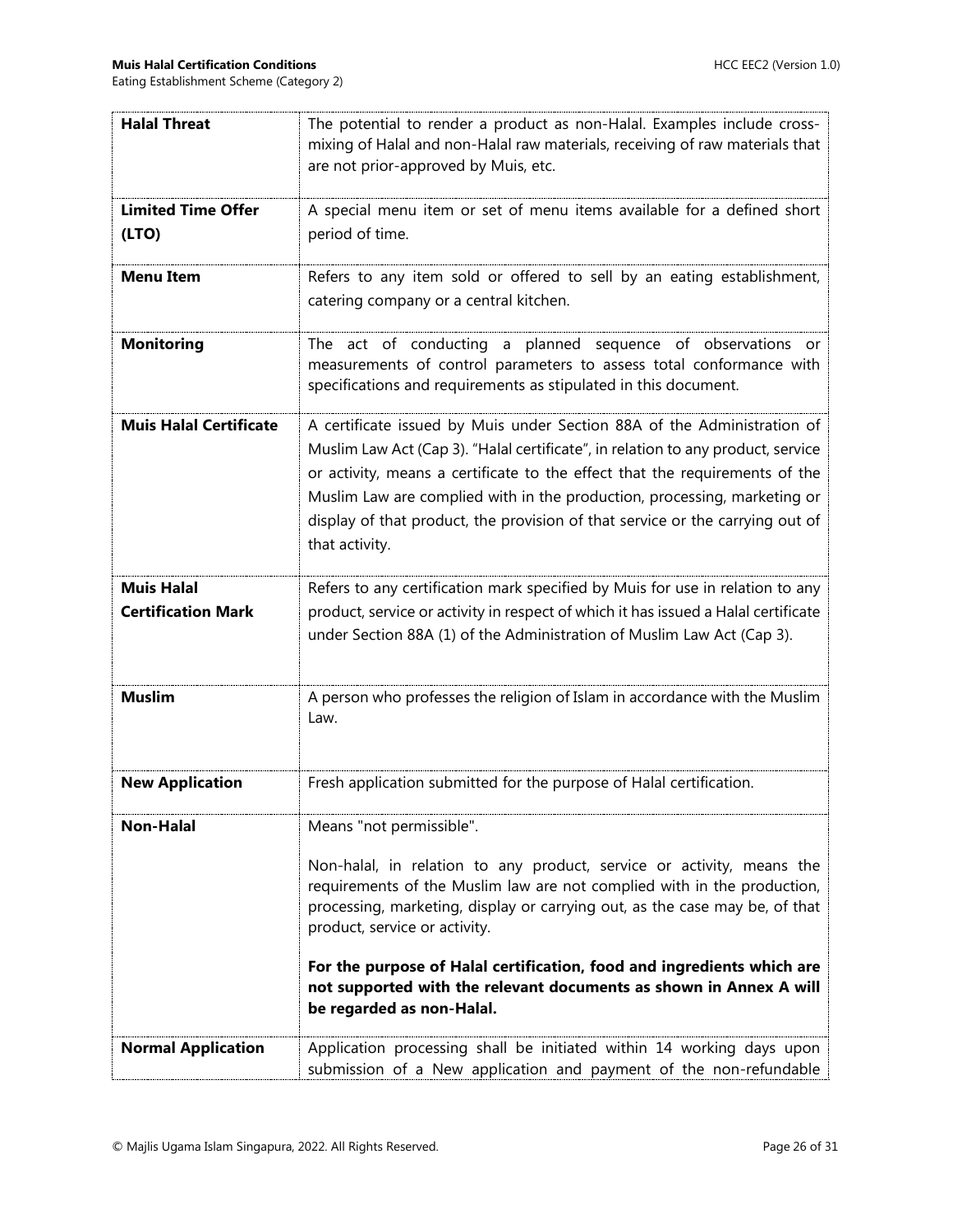|                                             | application fees. It does not guarantee the issuance of a Halal certificate<br>within 14 working days.                                                                                                                                                                               |
|---------------------------------------------|--------------------------------------------------------------------------------------------------------------------------------------------------------------------------------------------------------------------------------------------------------------------------------------|
| <b>Permanent Muslim</b><br><b>Personnel</b> | Staff of a company / establishment who is a Muslim and employed on a full-<br>and/or part-time permanent basis. It includes the owner of a company /<br>establishment who is a Muslim.                                                                                               |
| <b>Prepacked Food</b>                       | Food that is packed in advance for sale in a wrapper or container, and bears<br>a label containing all the particulars required by food regulations stated in<br>Sale of Food Act (Chapter 283, section 56(1)) (i.e. for retail sale).                                               |
|                                             | Food packed in non-retail containers (i.e. for supply to food manufacturers<br>or food services for further use) is not considered as prepacked food.                                                                                                                                |
| <b>Processing Aid</b>                       | Any substance or material, not including apparatus or utensils, and not<br>consumed as a food ingredient by itself, intentionally used in the processing<br>of raw materials, foods or its ingredients, to fulfil a certain technological<br>purpose during treatment or processing. |
| <b>Product</b>                              | Refers to any food and non-food substance or material, which may be<br>unprocessed, semi-processed or fully-processed, that may be bought, used,<br>manufactured and/or distributed by a company / establishment. Refers also<br>to the stock-keeping unit.                          |
| <b>Raw Material</b>                         | Crude or processed material that can be converted by manufacture,<br>processing or combination into a new and useful product.                                                                                                                                                        |
| <b>Renewal Application</b>                  | Application auto-submitted to renew the status of the existing Halal<br>certificate 120 days prior to its expiry.                                                                                                                                                                    |
| <b>Request For Action</b><br>(RFA)          | Non-compliance with the Muis Halal Certification Conditions that shall be<br>addressed within the agreed deadline between Muis and applicant.                                                                                                                                        |
| <b>Research &amp;</b><br>Development (R&D)  | Development of new food products or menu offerings.                                                                                                                                                                                                                                  |
| <b>Restaurant</b>                           | Food shop with self-managed preparation and dining area. It shall apply for<br>the Restaurant sub-scheme under the Eating Establishment scheme.                                                                                                                                      |
| <b>Retail Sale</b>                          | A retail sale occurs when a business sells the product directly to consumers<br>for his or her own use (including brick-and-mortar shops such as<br>supermarkets, minimarts, and online platforms).                                                                                  |
| <b>Short-term Stall</b>                     | Temporary food stall at a bazaar, expositions, etc for which its principal<br>premises / central kitchen is Halal-certified. It shall apply for the Short-term<br>Stall sub-scheme under the Eating Establishment scheme.                                                            |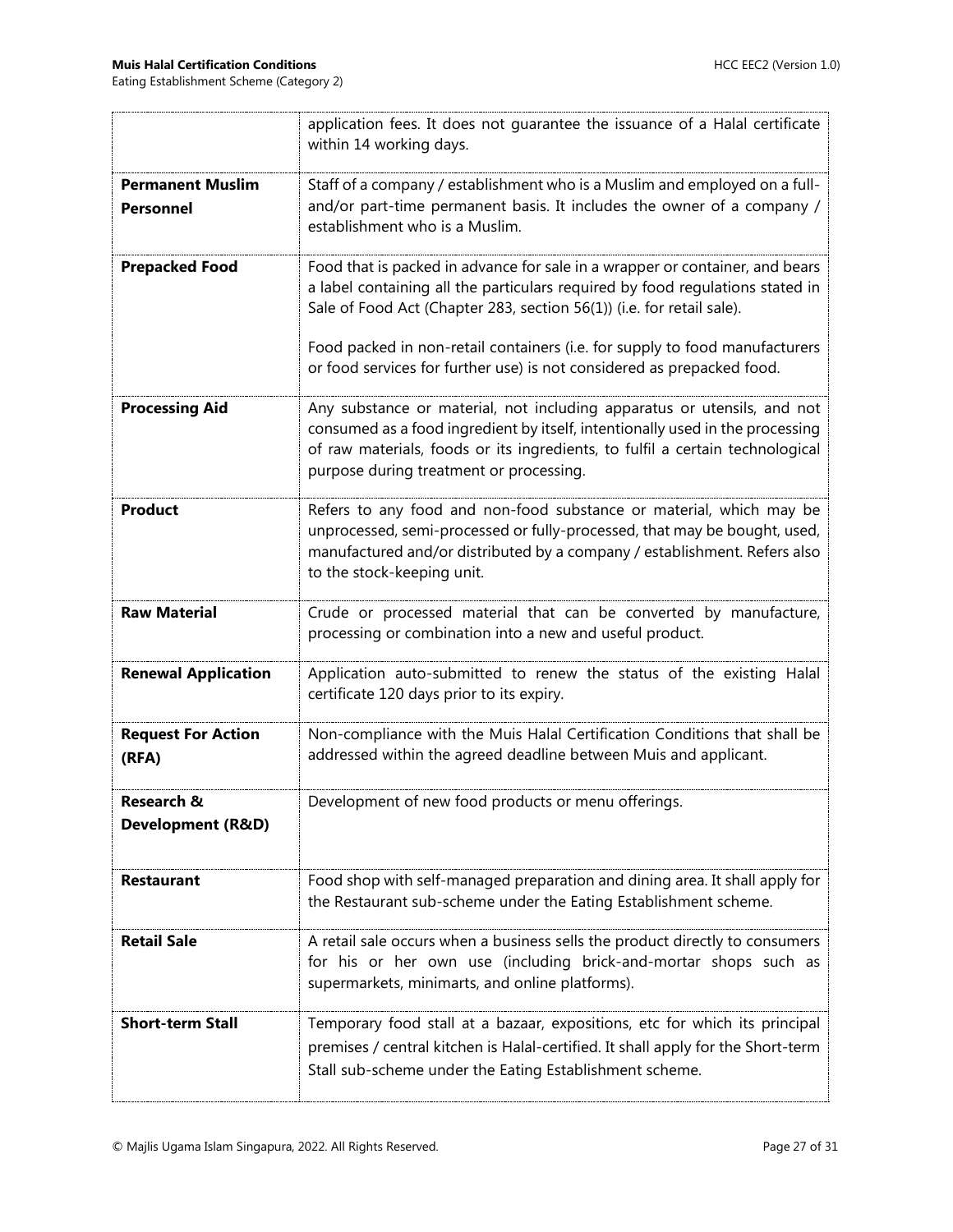| <b>Singapore Muis Halal</b> | A set of systems-based Halal certification requirements introduced in 2008.                                                                                                               |
|-----------------------------|-------------------------------------------------------------------------------------------------------------------------------------------------------------------------------------------|
| <b>Quality Management</b>   | Pronounced as 'Hallmark', HalMQ is benchmarked against internationally-                                                                                                                   |
| <b>System (HalMQ)</b>       | known standards such as ISO and HACCP.                                                                                                                                                    |
|                             | Refer to the Singapore Muis Halal Standard on 'General Guidelines for the<br>Development and Implementation of a Halal Quality Management System'<br>(MUIS-HC-S002) for more information. |
| <b>Staff Canteen Stall</b>  | Foods stall operating in staff canteen. It shall apply for the Staff Canteen                                                                                                              |
|                             | Stall sub-scheme under the Eating Establishment scheme.                                                                                                                                   |
|                             | Note: This sub-scheme is applicable only to a stall located in a staff canteen or a<br>similar setup with a common dining area.                                                           |
| Sub-scheme                  | Refers to the type of Eating Establishment scheme, depending on the nature                                                                                                                |
|                             | of business of the company / establishment. For example, a food-stall in a                                                                                                                |
|                             | food court or wet-market shall apply for the Hawker sub-scheme under the                                                                                                                  |
|                             | Eating Establishment scheme.                                                                                                                                                              |
| <b>Virtual brand</b>        | Refers to a "brand" of eating establishment (EE) or food preparation area                                                                                                                 |
|                             | (FPA) that does not have a physical (brick and mortar) shop bearing a                                                                                                                     |
|                             | signage with the said branding.                                                                                                                                                           |
| <b>Working day</b>          | Refers to any day except Saturday, Sunday and Public Holiday.                                                                                                                             |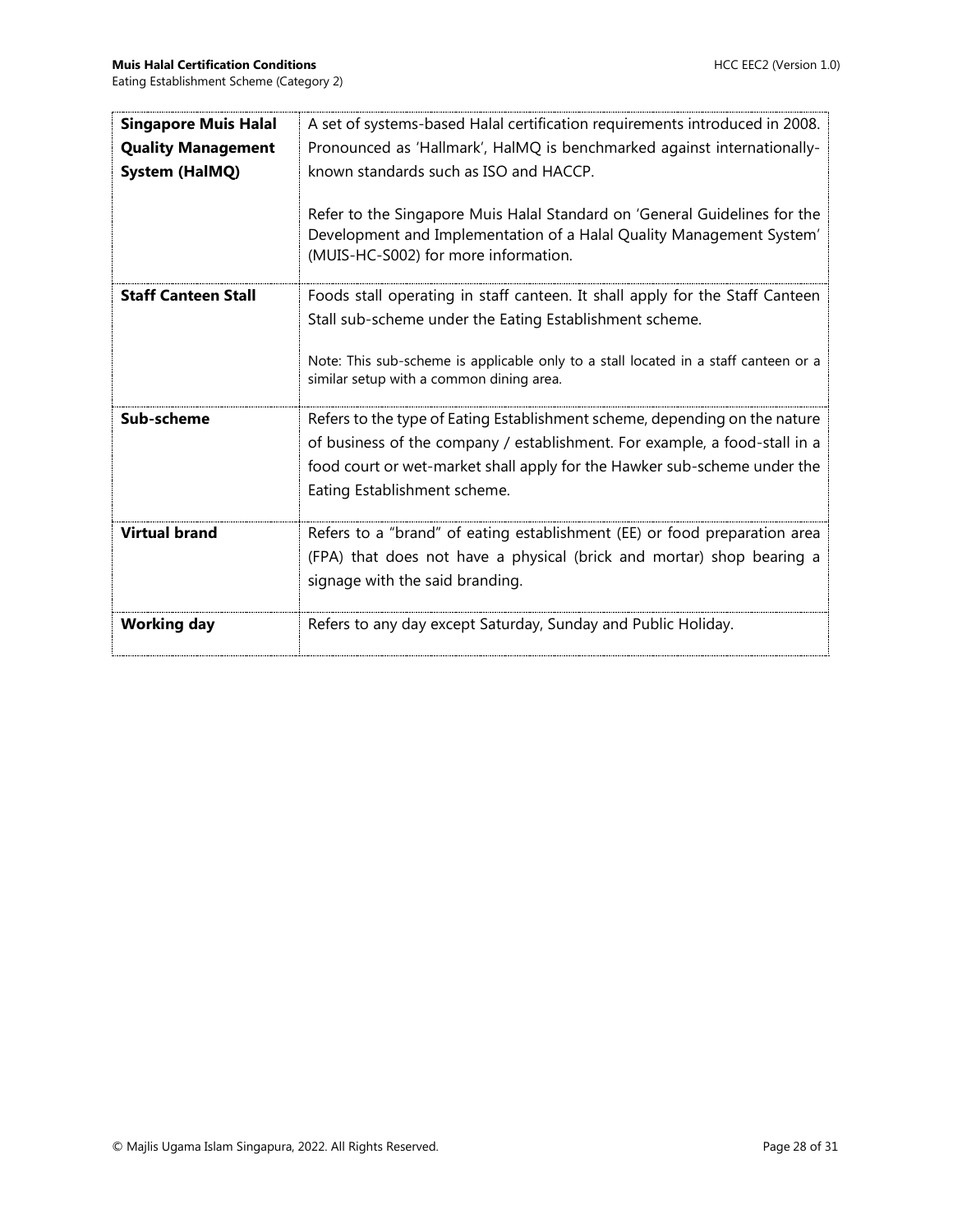#### <span id="page-28-0"></span>**ANNEX D – SPECIFICATION OF THE MUIS HALAL CERTIFICATION MARK**

#### **The Muis Halal certification mark used for display shall be subject to the following specifications:**

- 1 The Halal certification mark shall always be used in its original proportions and may be proportionately resized;
- 2 The resolution of the mark shall be sufficient such that the wordings on the mark is readable;
- 3 The mark shall be reproduced in its official colours as shown below or in black and white.
- 4 The Halal certification mark shall not be bigger and made more prominent than the company's branding.



Full Colour Variation of Corporate Colours

- 5 The Muis Halal Certification Mark shall:
	- (a) be used only during the validity of the Muis Halal certificate;
	- (b) be used only for premises covered by certification;
	- (c) be placed in a location that will not be deemed as disrespectful;
	- (d) not be used in a manner that may result in misinterpretation on the scope of certification;
	- (e) not be used in a form that can be easily tampered (e.g. stickers or decals).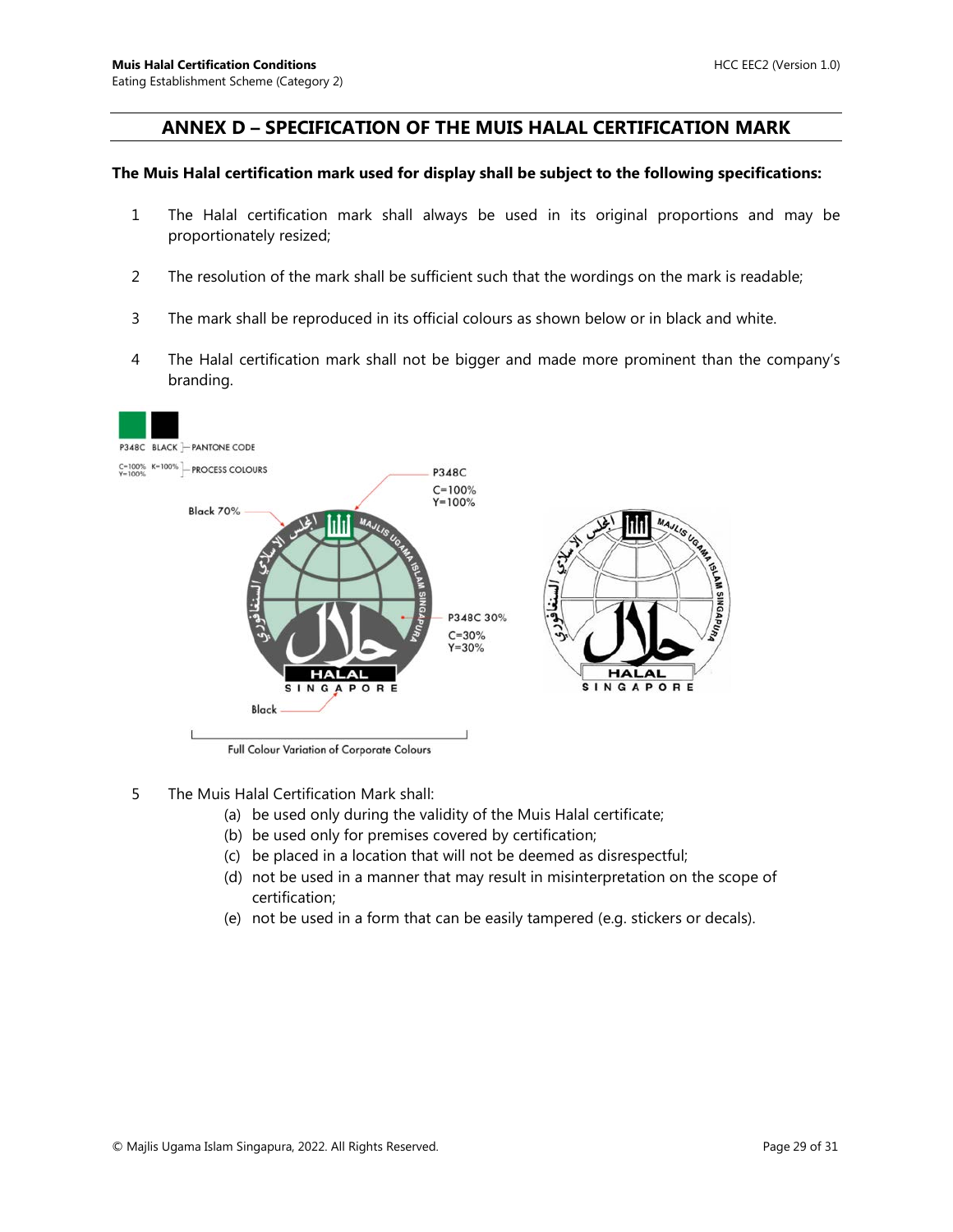#### **TABLE A – IMPOSED CONDITIONS FOR APPROVED WAIVERS**

<span id="page-29-0"></span>**Pursuant to Clause 2.7, approvals granted to waivers of Muis Halal Certification Conditions may be subject to the following conditions:**

| <b>Types of</b><br><b>Waiver</b>    | <b>Muslim Staff</b><br>(Clause 3.13)                                                                                                                                                                                     | <b>Subletting of premises</b><br>(Clause 6.6)                                                                                                                               | <b>Substantiation of</b><br><b>Halal ingredients</b><br>(Clause 3.5)                                                                                                                                                                                                                                                                                         |
|-------------------------------------|--------------------------------------------------------------------------------------------------------------------------------------------------------------------------------------------------------------------------|-----------------------------------------------------------------------------------------------------------------------------------------------------------------------------|--------------------------------------------------------------------------------------------------------------------------------------------------------------------------------------------------------------------------------------------------------------------------------------------------------------------------------------------------------------|
|                                     | Muslim Halal assurance<br>$\bullet$<br>officer / roving<br>supervisor undergo<br>Level 1-2 course.                                                                                                                       | Operations of certificate<br>$\bullet$<br>holder and tenant must<br>be kept entirely<br>separated.                                                                          | The ingredients<br>$\bullet$<br>have been declared<br>and approved by<br>Muis.                                                                                                                                                                                                                                                                               |
| <b>Imposed</b><br><b>Conditions</b> | Roving supervisor to<br>maintain a<br>checklist/log of audit.<br>Applicant to employ a<br>second Muslim staff<br>within 6 months, where<br>possible.<br>Roving Supervisor to<br>hold at least a<br>supervisory position. | Muis shall be informed<br>of any changes to<br>arrangement through an<br>amend application<br>submission.<br>The Halal application<br>may be reviewed from<br>time to time. | The ingredients<br>$\bullet$<br>shall bear Halal<br>certification mark<br>(HCM) on the<br>product packaging,<br>unless otherwise<br>stated.<br>The purchase<br>$\bullet$<br>receipts are verified<br>and endorsed by<br>the Muslim<br>employee.<br>Purchase receipts<br>$\bullet$<br>of ingredients shall<br>not include items<br>meant for personal<br>use. |

Note: The table above serves as a general guideline and not limited to and/or conclusive. Muis shall have the discretion to impose other conditions, if deemed necessary.